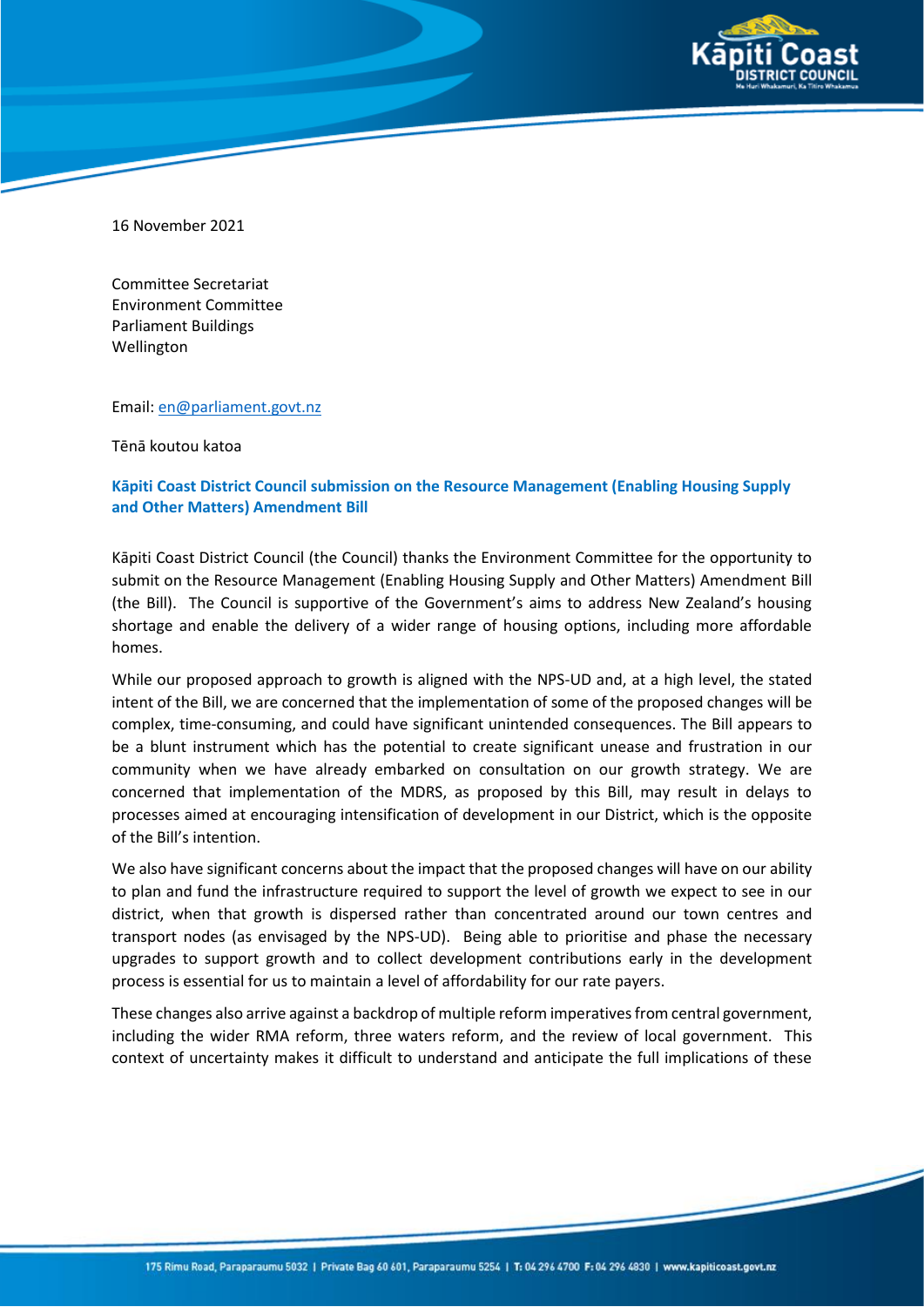proposed changes. We have identified several high-level issues that will create specific challenges for us in implementing this Bill. However, we have largely focussed our submission on the practical implementation issues associated with the Bill and the potential for unintended consequences so that we can ensure that, if the Bill proceeds largely as proposed, the provisions are both workable and will achieve the intent of the Bill.

The Council would like to present this submission to the Environment Select Committee.

h)app Morrell

Wayne Maxwell **CHIEF EXECUTIVE Te Tumuaki Rangatira**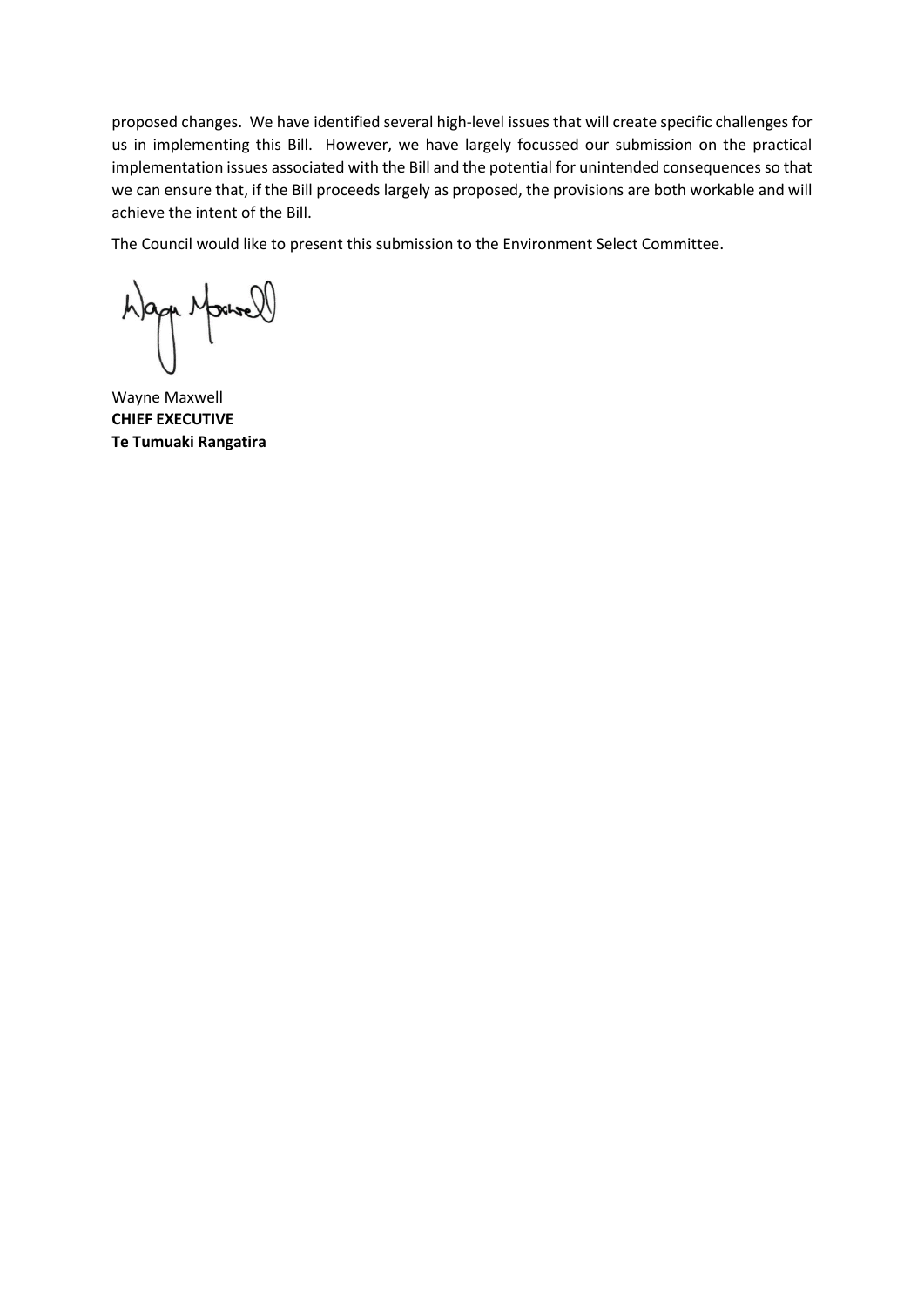# Kāpiti Coast District Council Submission on the Resource Management (Enabling Housing Supply and Other Matters) Amendment Bill

# Structure of our submission

- 1. Our submission first provides context for our district, including how we are growing, and how we are intending to accommodate that growth and implement the requirements of the NPS-UD.
- 2. Our submission is in two parts that should be read together to assist interpretation. The first describes the higher-level policy issues and concerns we have arising from the proposed changes to the Resource Management Act, as drafted in the Bill. The second covers the technical issues we have identified, as well as our proposals for how they could be resolved.

# Key recommendations

- 3. Overall, our key concerns can be grouped under some high-level recommendations. We are seeking:
	- a. A more nuanced approach to the application of the MDRS to direct growth to the most suitable areas and those that have existing or planned infrastructure capacity.
	- b. A broader, more inclusive ISPP process that allows the inclusion of other matters, including papakāinga housing.
	- c. More careful consideration of the impacts of the reforms on council's ability to plan for and fund the infrastructure required to support growth.
	- d. Clarification that district-wide provisions with respect to the siting of buildings (such as those that manage natural hazards, historic heritage, sites of significance to mana whenua, and indigenous biodiversity) can continue to apply.
	- e. Acknowledgement that for many, these changes may actually slow down the Council processes already in train to provide for growth and intensification (due to diverting resources to accommodate this new suite of changes) and will certainly increase the cost to Council of implementing the government's directives.

#### Kāpiti Coast District – Our context

- 4. The Kāpiti Coast District is a low-lying narrow coastal plain that extends along the western margins of the Tararua Range. The rivers and streams draining the Tararua Range meander through a diverse landscape, from regenerating native bush, mature forest and pasture in the foothills, through urban development to the sea. It is a coastal district that is susceptible to the effects of climate change including greater storm intensity, increased flooding and stormwater, sea level rise, coastal erosion, and warmer temperatures; as well as other natural hazards, such as earthquakes and landslides.
- 5. Our District is included in the Tier 1 Councils due to our proximity to Wellington, and we do function as part of a wider regional labour and housing market. However, as a District we are far from metropolitan with a population of 57,000 dispersed across a series of town- and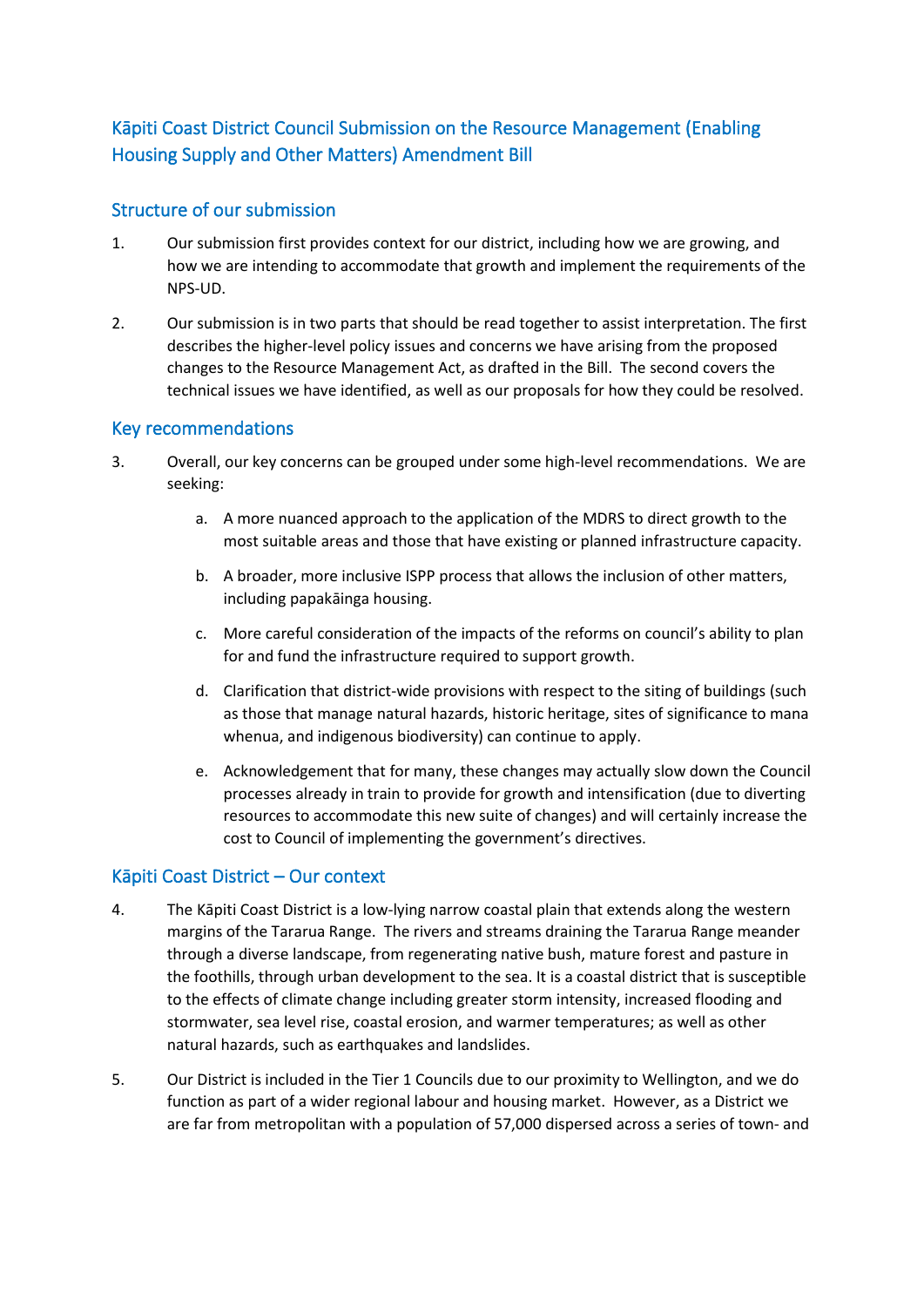local centres along the coast. We also have some of the worst housing affordability in the  $region<sup>1</sup>$ .

- 6. We expect the Kāpiti Coast District will continue to see the steady growth we've experienced over the last few decades. From 1996 to 2018 we grew at an average of 1.5 percent per annum – a similar rate to what is projected for the next 30 years. In terms of population numbers, this means our population has already grown by 23,000 people in the past 30 years and we expect a further 32,000 people to join our district over the next 30 years. By 2051, up to 90,000 people could call Kāpiti home. This growth won't happen all at once, but we need to anticipate it and plan for it now. We want to enable sustainable growth to get the best outcomes for existing residents and those who will join us. In light of this, Council is currently consulting on a proposed approach<sup>2</sup> to enabling growth in the District that will form the basis of a revised Growth Strategy.
- 7. Kāpiti Coast District Council's proposed approach to growth, *'Te tupu pai – Growing well'*, is intended to help us set a strategic direction so we can plan for infrastructure and other needs to support our expected population growth. Our growth approach is founded on a mix of growing up (intensification) and growing out (greenfield development), with an emphasis on intensification to the extent possible over time. Following the requirements of the NPS-UD, we propose significant intensification around Paraparaumu central and the Paraparaumu railway station (up to twelve storeys), as the District's "metropolitan centre"; and intensification around our other railway stations, and town and local centres. For the urban area more generally, we are proposing enabling density up to two to three storeys through forms of low to medium density development such as semi-detached and terraced housing. This is not out of step with what we understand to be the overall policy intent of the Bill, although we were anticipating being able to implement the provisions in a way that would give Council some control over infrastructure servicing, and the ability to take a more nuanced approach (such as discretion on effective site stormwater management).

# Part A: Policy matters

# Mana whenua aspirations

- 8. Iwi, hapū and whānau have expressed aspirations to develop papakāinga housing within the Kāpiti Coast district. The Council wishes to support this through working in partnership with mana whenua to develop papakāinga provisions that enable mana whenua to realise these aspirations. There are a number of iwi, hapū and whānau actively planning for the development of papakāinga, and as current District Plan rules are not very enabling of this the Council would like to enable that development through the district plan as soon as is practicable.
- 9. We are concerned that the Bill does not provide for multi-activity and multi-zone papakāinga provisions to be included within the narrow scope of the ISPP. This is an undesirable outcome, as it delays the ability for Council to provide for papakāinga developments until after the ISPP has run its course (this is expanded on further in paragraphs 68-72).

 $1$  Housing affordability index, 2010 – Infometrics.co.nz

<sup>2</sup> <https://haveyoursay.kapiticoast.govt.nz/growing-well>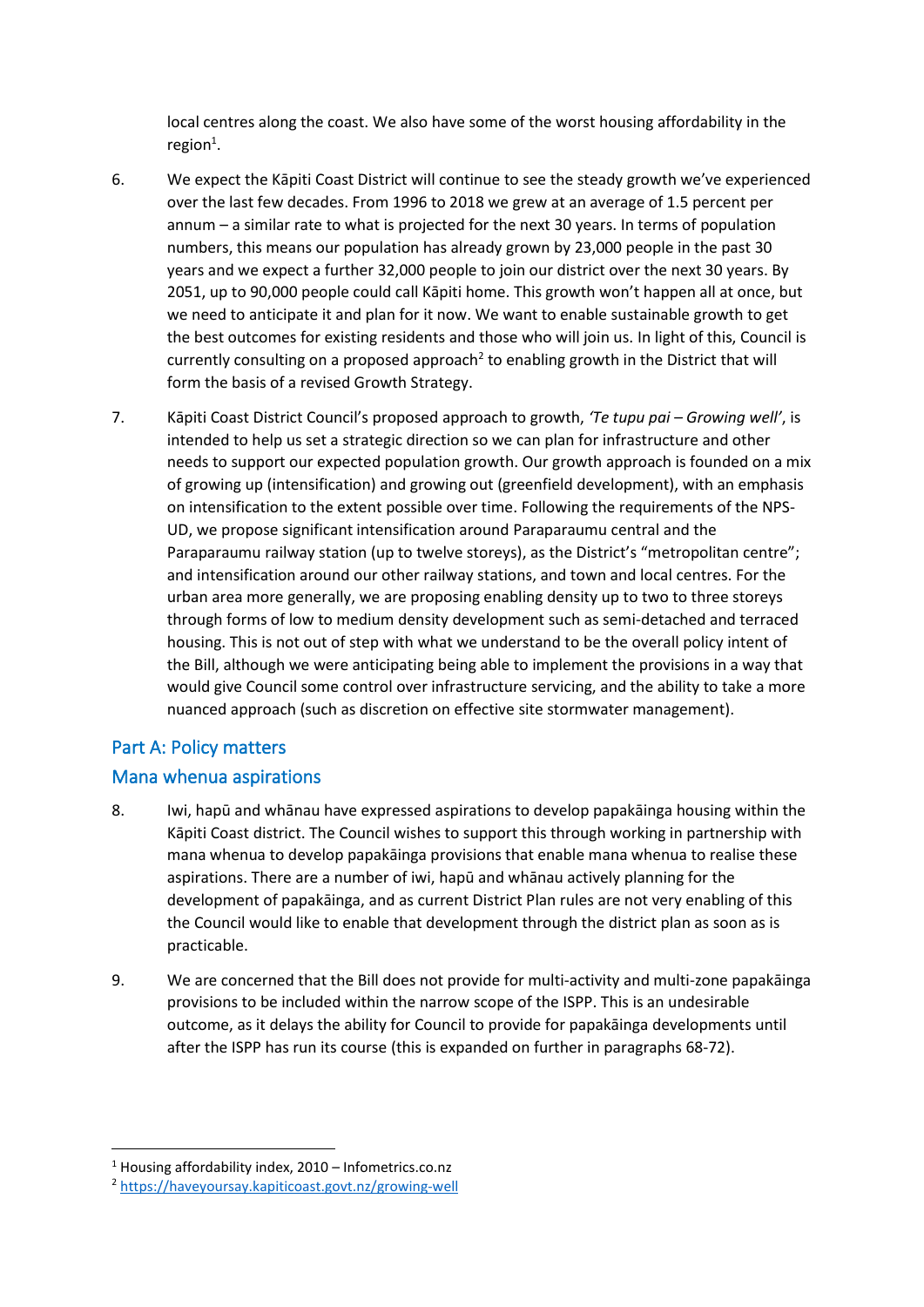- 10. Enabling papākāinga provisions to be incorporated into the ISPP would assist the government with meeting its commitments under MAIHI Ka Ora: The National Māori Housing Strategy 2021-2051. In particular:
	- a. Priority 1 (Māori Crown Partnerships) creates an expectation of cohesion across government agencies to accelerate Māori housing and wellbeing outcomes;
	- b. Including papakāinga in scope would help achieve early wins under Priority 2 (Māori-Led Local Solutions), which includes an action to "change policy settings to better deliver Māori-led local housing solutions in smaller regional centres";
	- c. Priority 3 (Māori Housing Supply) requires actions that address barriers to papakāinga development and "reset settings/processes and policy to enable the building of more papakāinga";
	- d. It would also mean papakāinga development doesn't have to wait for reform of the resource management system to occur (see Priority 5 Maori Housing System) to fix problems with current processes.
- 11. The National Policy Statement on Urban Development requires that the district plan "enable a variety of homes that enable Māori to express their cultural traditions and norms" (policy 1(a)(ii)) and must "take into account the values and aspirations of hapū and iwi for urban development" (policy 9(b)). Providing for the development of integrated Māori housing solutions is clearly within the scope of the NPS-UD, and the ability to incorporate papakāinga provisions within the ISPP would better enable Council to assist mana whenua with achieving their housing aspirations.
- *12. It is therefore sought that the Bill is amended to enable papakāinga provisions to be incorporated into the ISPP.*

# Our Growth Approach

- 13. Integral to our Growth Approach is an urban form and settlement pattern that will enhance urban efficiency through walkable neighbourhoods, enable housing opportunities through typology and location choice, and foster the reduction of carbon emissions while protecting Kāpiti's natural environment and regenerative and productive capacity. Community resilience to the effects of climate change and sea level rise is central to the core values of the growth approach. Kāpiti wants to grow in a manner that enhances the mauri of the district's environment (natural and built) and its communities, recognising they are interrelated.
- 14. To achieve these goals, we need to plan where growth is enabled, with timing and sequencing of development in-step with social and hard infrastructure provision. Providing the ability for Councils to be more nuanced in where they apply the MDRS will better allow them to direct development to where there is existing network capacity or where network upgrades are already planned.
- *15. Therefore we seek some flexibility in the spatial application and phasing of the MDRS provisions to allow us to provide for growth while encouraging it to occur in places and ways that will help us achieve healthy, thriving and resilient communities over time.*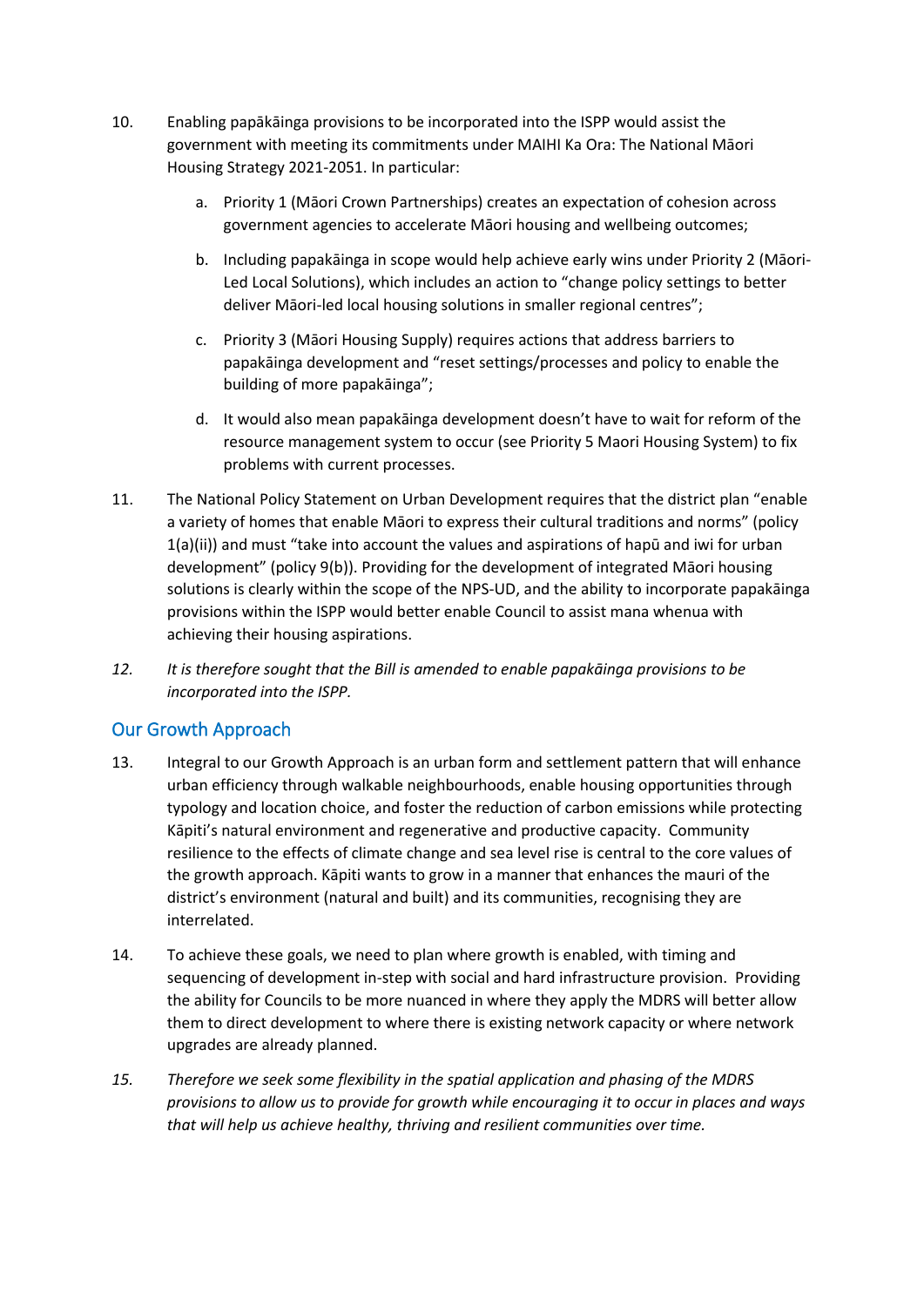# Coastal community assessment panel process

- 16. Kāpiti has commenced a coastal community assessment panel process to determine appropriate dynamic adaptive pathways in response to coastal hazards in the district. This has been a contentious local issue over the last decade and has come at considerable cost to Council in legal fees, expert advice and staff time. Robustness of the coastal science has been very much a matter of contention in the past. The Council has since committed to undertaking a community-led process (called Takutai Kāpiti) backed by robust science before determining a suitable coastal hazard zone and relevant District Plan provisions. This process has been in active development since mid-2019, and is consistent with Ministry for the Environment guidance.
- 17. While Council has been building the Takutai Kāpiti process, recent central government direction has effectively increased expectations for the density of existing urban environments along our coast. This increased pressure initially came through the NPS-UD and is increased by the proposed MDRS in the new Bill.
- 18. While it is correct that both the NPS-UD and the Bill provide Council with a technical solution to manage this issue (by applying coastal hazards as a qualifying matter to prevent increased heights and densities from being enabled), central government needs to appreciate the risk this poses to the Takutai Kāpiti process.
- 19. Council's initial intent was to defer any coastal-related plan change until 2023 after considering the recommendations from the Takutai Kāpiti process. This sequence was very consciously developed so that Council would be afforded a social licence through the process to progress a range of planning and other solutions. To have the investment in this process put at risk by conflicting and changing government policy direction is frustrating.
- 20. Council must now consider moving ahead of the Takutai Kāpiti process by delineating areas of the urban environment along the coast where this qualifying matter should apply through the 2022 intensification plan change. Such a decision:
	- a. would likely take a precautionary approach by maintaining current planning provisions for affected coastal areas as a holding pattern until the community works through the science and adaptation (including land use planning) options
	- b. would not be intended to pre-judge what the most suitable planning or other approaches might ultimately be for those affected areas – the intent would be to continue with the Takutai Kāpiti process to guide future decision-making on that.
	- 21. But we are very concerned that an early move in the 2022 intensification plan change will look like pre-determination to some and we expect this will erode trust in the process, and in Council.

# Infrastructure planning

- 22. The Kāpiti Coast has several challenges with regards to infrastructure delivery, which we have factored into our proposed approach for growth<sup>3</sup>. These include:
	- a. *Significant stormwater management constraints:* The most heavily populated areas of the Kāpiti Coast are becoming increasingly vulnerable to the effects of climate

<sup>3</sup> https://haveyoursay.kapiticoast.govt.nz/growing-well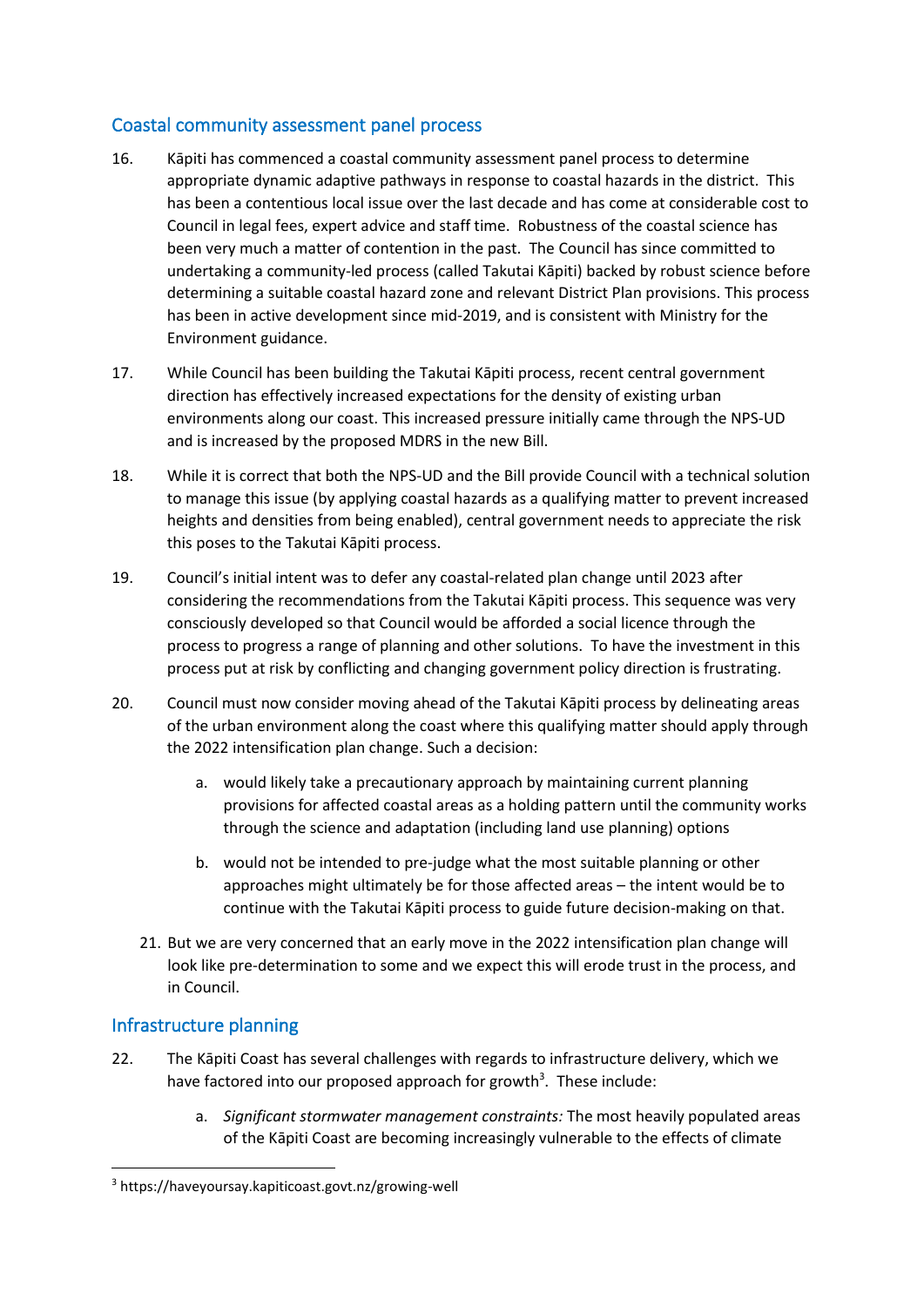change. Many communities across the District rely on the efficient operation of a relatively flat urban drainage network to manage their flood risk, via streams and open channel drainage networks. There is also growing recognition that stormwater networks must be managed to contribute to protecting, restoring, connecting, and enhancing the natural environment; progressively maintaining and enhancing the water quality and flow regime of receiving environments over time (Te Mana o Te Wai). This has an impact on the choice of infrastructure and extent of land required for the conveyance, treatment and disposal of stormwater water.

- b. *Poor transport connectivity and an over-reliance on private cars*: Our communities rely heavily on private cars due to poor connectivity, lack of investment in the rail network, poor levels of bus service, lack of integration within and between modes, and a lack of quality walking and cycling infrastructure. Access to key educational and health services located outside the District can be a significant issue for some of our communities.
- c. *Variable three waters network capacity across the district:* Our three waters infrastructure has variable capacity across the district, and it is possible that water and wastewater infrastructure could require major upgrades to support the level and scope of intensification enabled by the Bill that has not been accounted for in our financial planning.
- d. *Poorly designed existing neighbourhoods for climate resilience:* As many of our existing neighbourhoods were built without consideration of low-emissions living, we do not want to intensify those developments without addressing the factors that contribute to their greenhouse gas emissions, low environmental quality, and low climate resilience at the same time.
- 23. There is a need to ensure that sufficient space is included in developments to support infrastructure delivery for water, wastewater, stormwater and all modes of transport. We are concerned that a one-size-fits-all approach to medium-density residential development does not enable Council to encourage development in areas where infrastructure has sufficient existing or planned capacity.
- *24. We therefore ask that the Bill is amended to include infrastructure delivery as a qualifying matter.*

#### Impact on investment planning for infrastructure

- 25. Council uses subdivision and resource consent information to assist with forecasting future growth and infrastructure investment planning, including how much to invest for growth in the district, where and when. Removing the need for resource consents while enabling intensification will affect our ability to plan effectively.
- 26. While we may be able to use building consent data to assist with this, the shorter timeframe between issue of building consents and construction may not allow a more forwardlooking/strategic approach for planning, and we may have to review and consult on our Development Contributions Policy more regularly to ensure it remains fit for purpose.
- 27. While the Bill does not remove the need for subdivision consent, it does provide for greater intensification to occur through infill development without the need for subdivision – with up to three three-storey homes able to be built on a single section (within permitted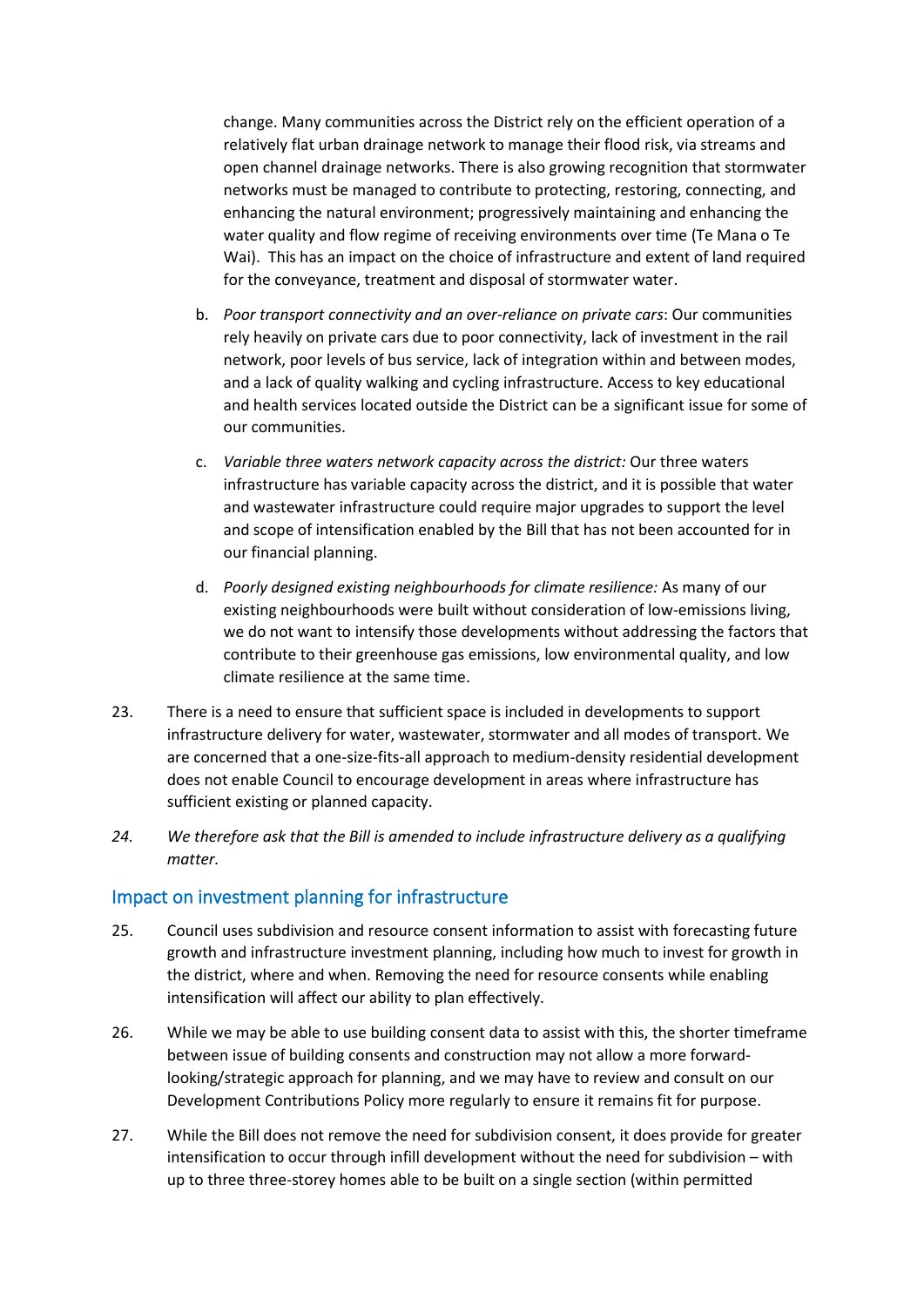standards). Depending on the extent to which this type of development occurs and how quickly, it could significantly affect our ability to anticipate and provide for growth within our infrastructure networks.

- 28. The flow-on effects in terms of staff resource and budget for Council will be significant, including:
	- a. The Housing and Business Capacity Assessment (HBA) will need to be reviewed in order to gain an updated understanding of the short-fall in plan-enabled dwelling capacity as a result of the MDRS;
	- b. We will need to reassess infrastructure capacity for each catchment for the revised HBA numbers;
	- c. We will need to prepare cost estimates for the infrastructure upgrades above;
	- d. We will need to update/amend the Long Term Plan (that has just been adopted at a significant cost to ratepayers) to incorporate the new budgets;
	- e. We will then need to update our Development Contributions policy to capture these costs by DC catchment.
- 29. These latter two are statutorily prescribed and must be completed prior to being able to charge Development Contributions.
- 30. A basic estimate of c) above for Kāpiti Coast is an additional \$200 \$400 million in infrastructure costs, spread across the district. This is not currently budgeted. This does not include the additional staff cost of the work required by a), b), d), and e) above.
- 31. We don't anticipate that increased intensification will result in savings in greenfield costs in our district, as greenfield developments are still occurring in Kāpiti as part of our growth approach which is founded on a mix of growing both up and out.
- 32. The likely impact is that our debt will increase significantly, due to these additional costs, and due to the inability to collect development contributions until after Code Compliance Certification under the Building Act - potentially two to three years down the track (or more).
- 33. *We therefore ask that the Bill is amended to include a mechanism to support infrastructure funding without having an impact on local councils and their ratepayers, and that minimises borrowings.*

# Resource Consent as a trigger for the purposes of assessing and charging Development Contributions

- 34. Development Contributions are the primary mechanism used by Council for ensuring that the costs of development are borne by those who stand to benefit from that development. Put simply, development contributions require developers to pay for the infrastructure costs associated with servicing their development, rather than the community at large (who do not benefit) paying through their rates.
- 35. S198 of the Local Government Act 2002 (LGA) currently allows Councils to require Development Contributions on a development when a Resource Consent is granted. For developments where subdivision consent is not required, the proposed Bill will remove the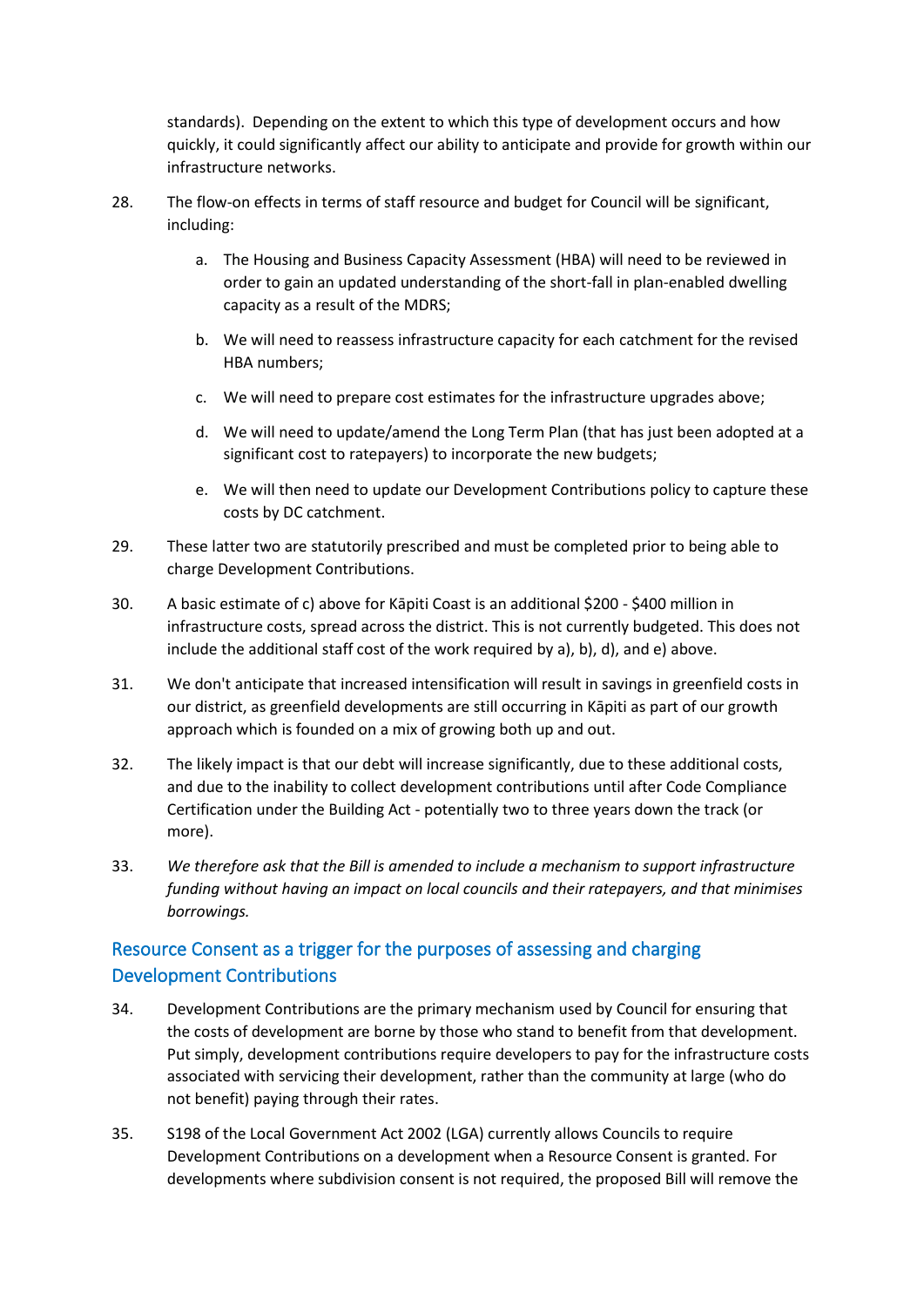trigger for assessing and charging Development Contributions for developments that can occur as a permitted activity.

- 36. While other triggers are available, including Building Consent and service connections, these options affect the timing of when funding is received by Council to fund growth infrastructure. This means that council will be increasingly required to fund infrastructure costs upfront and attempt to collect development contributions after the fact.
- 37. Non-payment of development contributions is also likely to be an issue. S208(1)(a) of the LGA currently enables Councils to withhold a Code Compliance Certificate under section 224(c) or prevent the commencement of a resource consent under the RMA to prompt payment of Development Contributions owing on a development. The proposal to remove the need for a Resource Consent therefore removes the ability for Council to use this as an incentive for developers to pay. While Council could withhold a Code Compliance Certificate under s208, this relies on developers to apply for a Code Compliance Certificate.
- *38. For this reason, we recommend that s.198(1)(b) of the Local Government Act is amended to enable us to collect Development Contributions upon Building Consent application.*

# Hydraulic neutrality

- 39. A specific example of an infrastructure concern that requires attention is hydraulic neutrality of development. The ability to include hydraulic neutrality provisions in our District Plan is fundamental to mitigating the impact of development on a stormwater network that is already under pressure.
- 40. Council's hydraulic neutrality policy requires that water that is no longer able to be absorbed on site because of new hard surfaces must be able to be disposed on-site or stored on-site to be released at a rate that does not exceed the peak stormwater of the predevelopment situation for a specific design event.
- 41. We are concerned that both increased maximum site coverage and removing the need for a resource consent for Medium Density Residential Development (and consequently our ability to assess adequacy of solutions) could result in intensification that does not meet our requirements for hydraulic neutrality. This could result in flooding problems and costly remedial work being required.
- *42. On this basis we seek clarification that our ability to require hydraulic neutrality through district-wide provisions in our District Plan will remain following the enactment of this Bill.*

# Design quality for large developments

43. The ability for Council to guide the design of large developments ensures that developments consider matters associated with the broader urban environment such as accessibility to public and active modes of transport, vehicle access, provision of communal and public outdoor space, providing for functional matters such as waste collection, and consideration of the cumulative effects of large developments on sunlight access, daylight access and the visual environment. These matters contribute to the efficient functioning of the urban environment and the wellbeing of all those who live in it. Through well considered design it is entirely possible to both increase housing supply and provide for well-functioning and well-designed urban environments that also support low-emissions lifestyles. Enabling the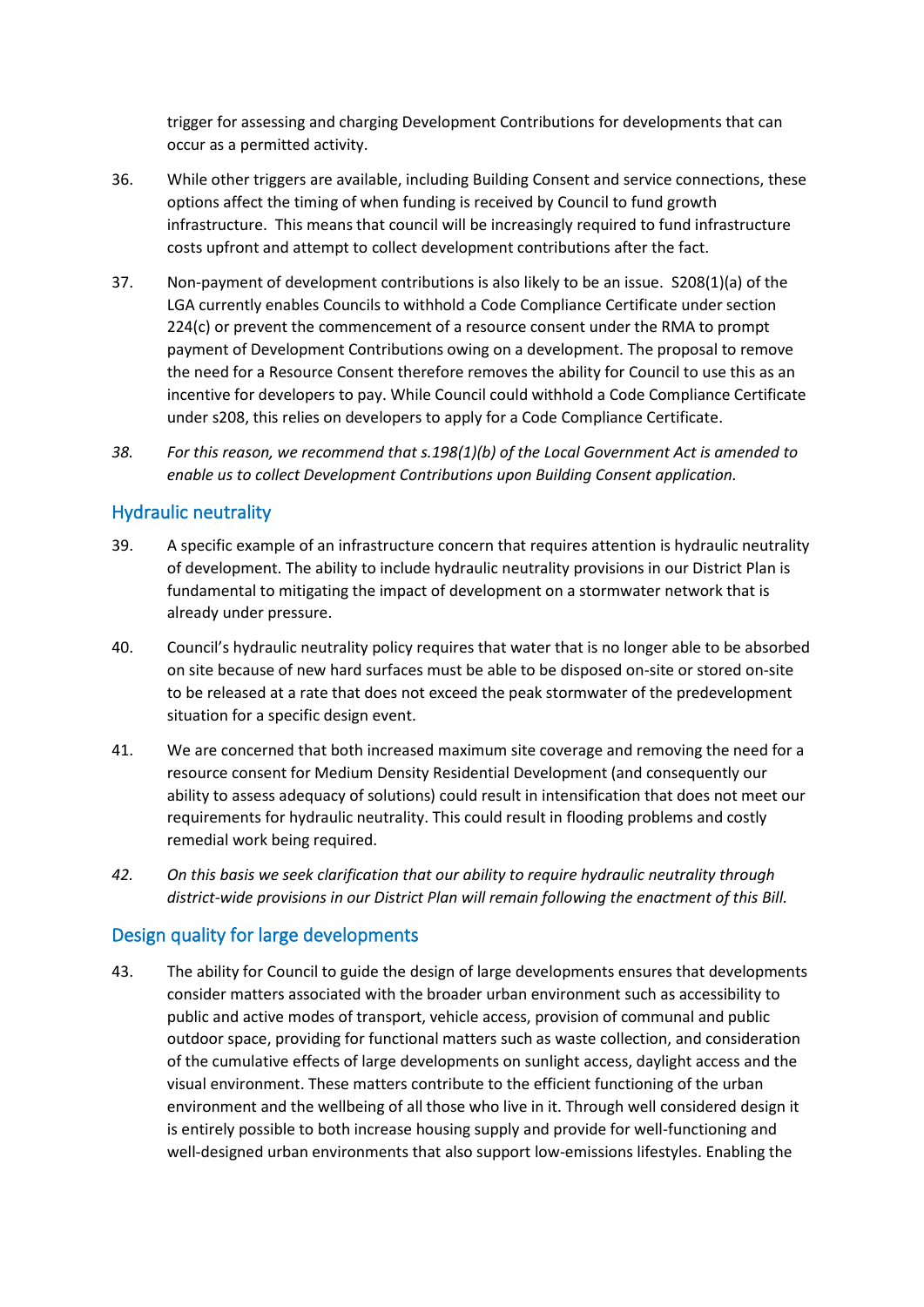Council to have some discretion over the design of large developments is one tool to achieve this outcome.

- 44. It is clear that the policy intent of the bill is to enable a greater degree of housing supply across all Tier 1 districts, by permitting developments of up to three dwellings per site with a minimum degree of design control (beyond the standards themselves). The implication is that, where developments provide for more than three dwellings, the Council could retain some form of design control, such as through design guides applied as part of a land use consent. The Bill appears to support this by providing that developments with more than three dwellings are a restricted discretionary activity requiring land use consent (under Schedule 3A cl3(2)(a)).
- 45. However, the subdivision provisions of the Bill (specifically Schedule 3A cl6(a)(ii)) subvert this by allowing developments of greater than three dwellings to be created through a subdivision consent, without any requirement for a land use consent. The result is that the number of dwellings that can be constructed without a land use consent is limited only by the ability to fit dwellings on land in the subdivision within the standards, and the provision that developments larger than three dwellings are a restricted discretionary activity (as provided for in cl3(2)(a)), becomes effectively meaningless.
- 46. This also means that the Development Contribution will be an additional cost to the owner at the end of the process, rather than embedded in the land price by the developer. This shift to collecting it when building is completed should in theory see sale prices reduce as a result, but this may be unlikely in reality.
- 47. The Council is concerned that these subdivision provisions could result in large developments that are encouraged to maximise yield without regard to their arrangement, and do not consider, because they are not required to, the way in which they contribute to (or detract from) a well-functioning urban environment.
- 48. This approach will also have the effect of favouring horizontal development that maximises yield within the standards, rather than more intensive development that may breach the standards, but through appropriate design guidance provide better outcomes for housing supply and the quality of the urban environment.
- 49. Enabling housing supply can be achieved at the same time as achieving better outcomes for the urban environment - this is the thrust of the NPS-UD. Adjusting the bill to remove the provision that enables unlimited sized subdivisions without a land use consent would enable the bill to achieve these mutually beneficial outcomes. Ensuring that Councils can provide appropriate guidance over the design of large developments is considered to be a key component of achieving this outcome.
- *50. It is considered appropriate that Council is meaningfully able to have a limited amount of discretion where developments are larger than three dwellings (as provided for in cl3(2)(a), however, to ensure that this provision remains meaningful, it is sought that cl6(a)(ii) of Schedule 3A is removed from the Bill.*

# Coordinated government approach to qualifying matters

51. In order to incorporate the MDRS, the Bill requires the Council to provide for a complex array of changes to the District Plan in a short time frame. Where the government has an interest in how the provisions of the Bill are incorporated into a District Plan, the provision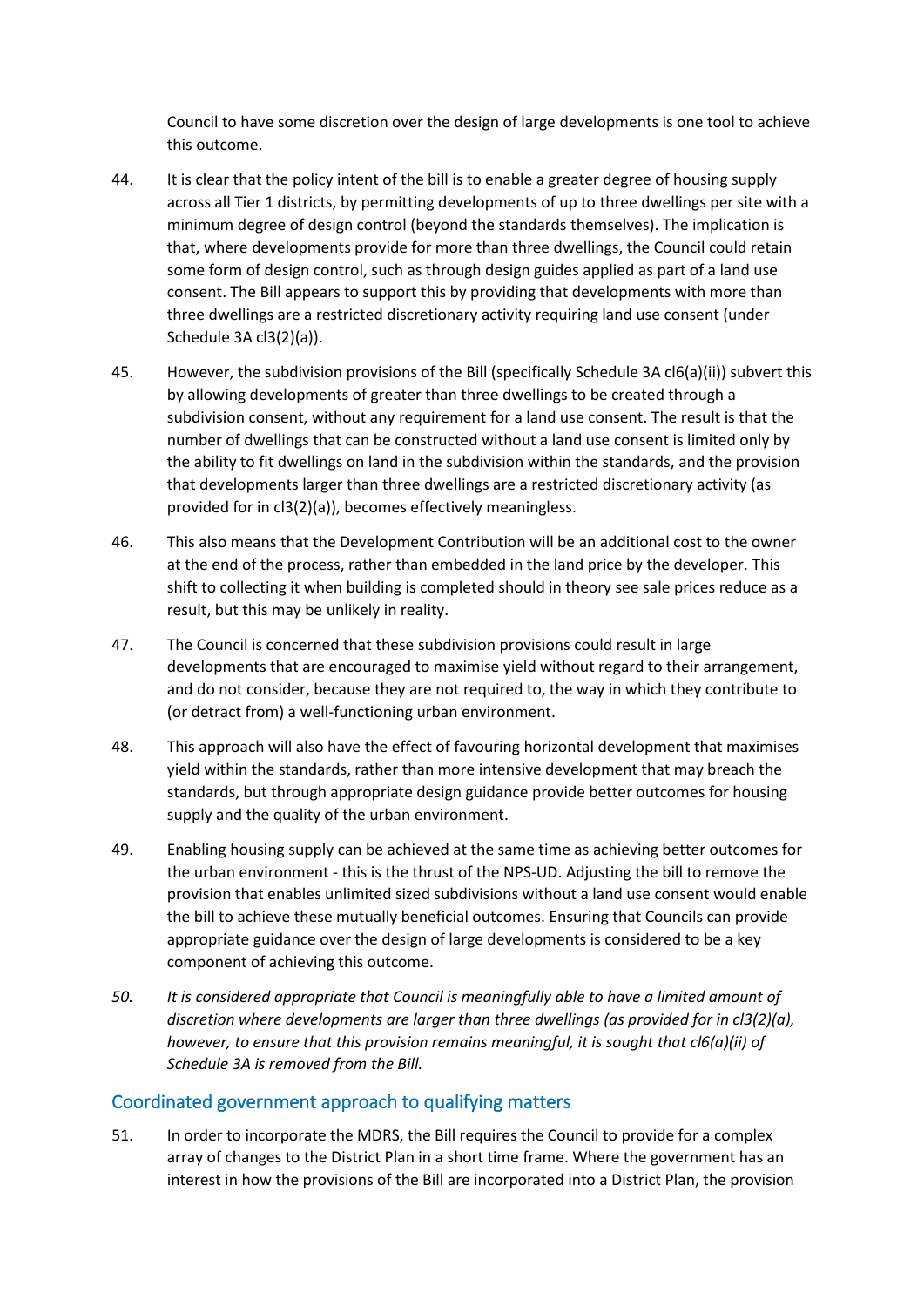of coordinated advice from central government would assist Council with providing for this in an efficient manner, within the limited time available.

- 52. Providing for qualifying matters is one example of this complexity, where a range of ministries, departments, state owned enterprises and requiring authorities may seek to have qualifying matters provided for. At the same time, other parts of central government, such as Kāinga Ora, may seek a minimal application of qualifying matters.
- 53. *To assist Council with efficient and consistent application of the MDRS, it is sought that all those government entities who may have an interest in qualifying matters are to advise their position on these matters and provide Council with sufficient information to satisfy the s32 requirements imposed by the Bill. Such advice must be internally coordinated within government so that there are no inconsistencies between the approaches sought by the range of government entities to the application of qualifying matters.*
- 54. This will improve the likelihood of achieving the government's desired outcomes for housing and avoid a situation where government entities expend both their and Council's time and resources on submissions through the plan change process.

### Implementation resources and support

- 55. The implementation of the Bill will be complex, time-consuming and inflexible to the particular circumstances of the Council.
- 56. As noted earlier, the substance of the proposed changes to the Act is generally consistent with the overall approach to intensification signalled in our draft District Growth Strategy. However, the proposed changes to the Act will have significant implications for the scope and programme of changes to our District Plan. These include:
	- a. The District Plan must adopt the MDRS in the district's current residential zones (except where qualifying matters apply). This significantly increases the scope of the intensification component of the plan change. Whereas changes to the district plan to implement the NPS-UD intensification policies on their own could have been achieved through adjustments to existing district plan provisions, the requirement to incorporate the MDRS essentially necessitates a full review of the General Residential Zone chapter, with consequential amendments that will cascade across the District Plan.
	- b. Instead of a single "Urban Development Plan Change", Council must now run two separate plan change processes:
		- i. A plan change to enable intensification and incorporate the MDRS, following the mandatory Intensification Streamlined Planning Process (ISPP). The plan change must be notified by 20 August 2022, and is likely to take a year to run its course (to be completed by mid-2023).
		- ii. A plan change for other elements (such as papakāinga provisions) that cannot be incorporated into the ISPP under the Bill as it stands.
- 57. In addition to this, assessments of plan-enabled dwelling capacity prepared recently by council to inform our growth strategy will be out of date as they do not account for the MDRS. It is anticipated that there will be an increase in plan-enabled dwelling capacity in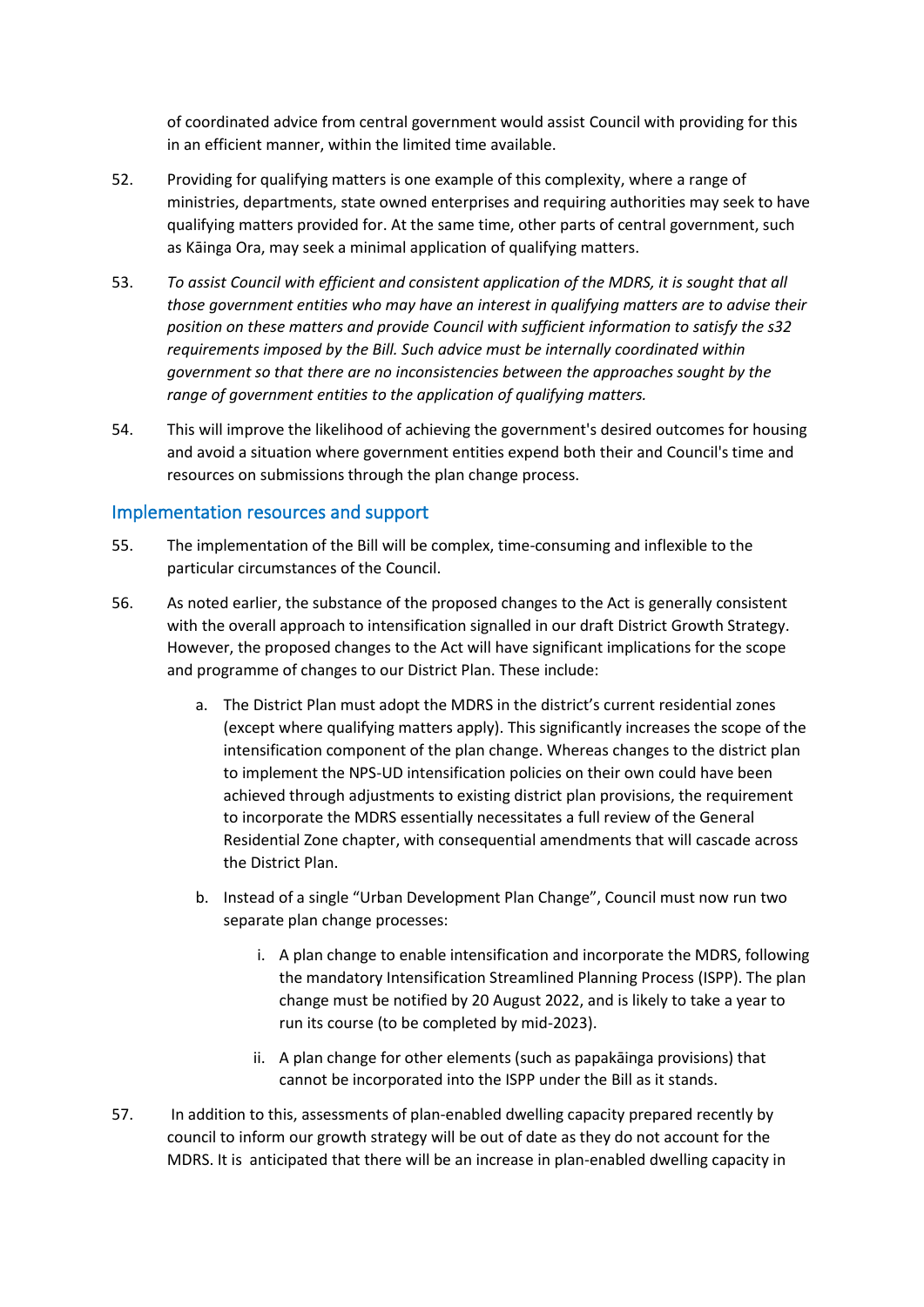existing urban areas as a result of incorporating the MDRS, however this is not able to be quantified until the HBA is redone.

- 58. These changes will significantly increase the Council's workload, under a tight statutory deadline. Specifically:
	- a. Whereas the previous approach to enabling intensification could have been achieved through amendments to existing District Plan provisions, incorporating the MDRS is likely to require a full review of the General Residential Zone chapter, and/or the creation of a new Residential Zone chapter;
	- b. Incorporating the MDRS will require numerous consequential amendments across the District Plan;
	- c. The HBA should be reviewed in order to gain an updated understanding of the shortfall in plan-enabled dwelling capacity as a result of the MDRS;
	- d. Council must now prepare and undertake pre-notification engagement on two draft plan changes;
	- e. Council must now prepare two section 32 evaluation reports, both of which respond to different statutory and policy contexts. There is also additional information that must be included in the section 32 report associated with intensification;
	- f. Council must now administer two separate (and distinct) plan change processes, including notification, hearings and decisions, about sufficiently similar content that it will be confusing to the public and likely hamper participation;
	- g. There may be additional work for Council that will only become apparent once Council progresses with the detailed implementation of the proposed changes.
- 59. On this basis it is estimated that the work required to prepare the plan changes could be at least double the amount anticipated prior to the changes to the Act being announced. This is contrary to the assertion in paragraph 76 of the Regulatory Impact Statement which states: *"The requirement to use the new planning process for the NPS-UD intensification plan changes is unlikely to require additional resourcing from Council. The timeframe for developing proposed plan changes – the most resource intensive phase for Councils – will not be changed. In the later phases of the process, the initiative will reduce work for Councils, as the process for implementing the NPS-UD will be shorter and Councils will not have to respond to appeals."*
- 60. While we agree that removing appeals will reduce the work for Councils, the upfront effort to develop the plan changes – and communicate them – will add significantly to our work.

# Part B: Technical Submission Summary of technical submission

61. Interpreting the requirements of the Bill is not straightforward, requiring a significant amount of internal cross referencing of provisions and reference to multiple sources of interpretation. In addition to this, the Bill introduces a range of new terms and highly bespoke provisions into the planning legislation (the MDRS themselves). As a result, while the policy intent behind the Bill may be clear, the provisions of the Bill are not.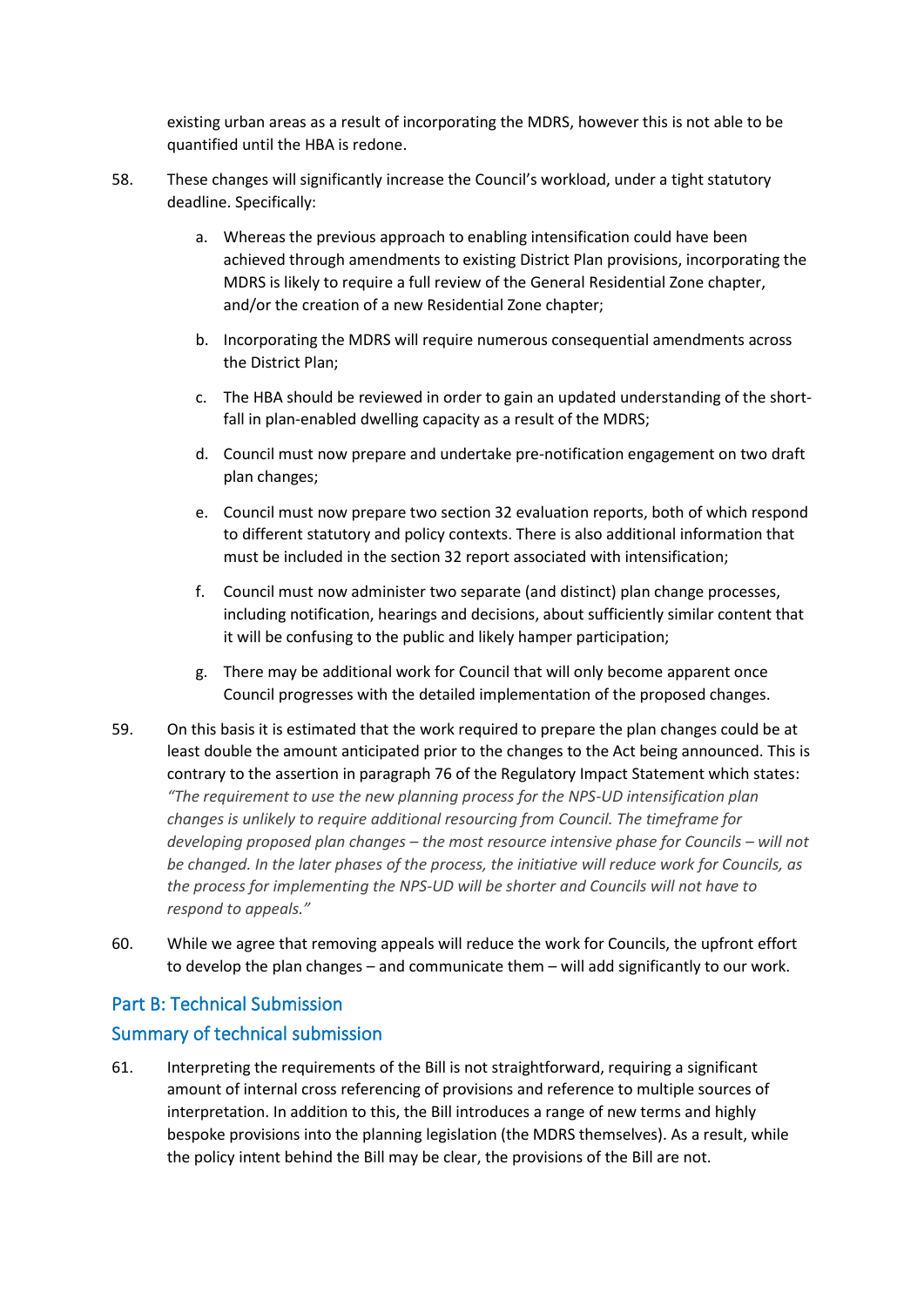- 62. As a result of this complexity, the Council is not satisfied that it has been able to come to a clear understanding of the range of new requirements being created by the Bill. This is concerning, as the Council has a short amount of time within which to understand and implement its provisions.
- 63. In order to achieve the policy intent of the Bill, and avoid the risk of attracting judicial review (which is the only recourse under the Bill), the Council must be able to clearly understand its provisions so that it can efficiently and effectively implement them within the law. The provisions must therefore be drafted to be workable and interpretable.
- 64. The following submissions seek to improve both the workability and interpretability of the provisions of the Bill from the perspective of the Council. The submissions can be summarised as follows:
	- a. The scope of the ISPP is too narrow to provide for an integrated approach to enabling housing supply. This can be improved by broadening its scope and enabling the ISPP to be used multiple times (but within a defined period);
	- b. The Bill appears to enable only the simplest form of greenfield rezoning, and does not provide for more complex, multi-topic greenfield rezoning. The Bill should be amended to provide for a range of types of greenfield rezoning;
	- c. The Bill should be amended to broaden the scope of matters that can be provided for in a "new residential zone";
	- d. The Bill should be amended to enable papakāinga provisions in any zone to be incorporated into the ISPP;
	- e. The Bill should be amended to ensure that district-wide provisions that manage a range of s6 matters (such as natural hazards, historic heritage, sites of significance to mana whenua, and indigenous biodiversity) can continue to apply as "qualifying matters";
	- f. The meaning of "other building standards" and the restriction on their application across the District Plan, outlined in Schedule 3A cl2(3), must be clearly defined in order to avoid unintended consequences (such as the removal of earthworks standards, or the removal of all building standards from non-residential buildings in other zones);
	- g. The meaning of "engineering standards" as it is used in Schedule 3A cl8(b) should be clearly defined;
	- h. The meaning of "impervious area" as used in Schedule 3A cl13 should be clearly defined;
	- i. The outdoor living space standard in Schedule 3A cl14 should be adjusted to ensure that some form of outdoor living space standard is provided for residential units that are not ground floor units;
	- j. The outlook space standard in Schedule 3A cl15 should be adjusted to clearly define what can and cannot be included in an outlook space, and to avoid introducing unnecessary complexity to the design of apartment buildings.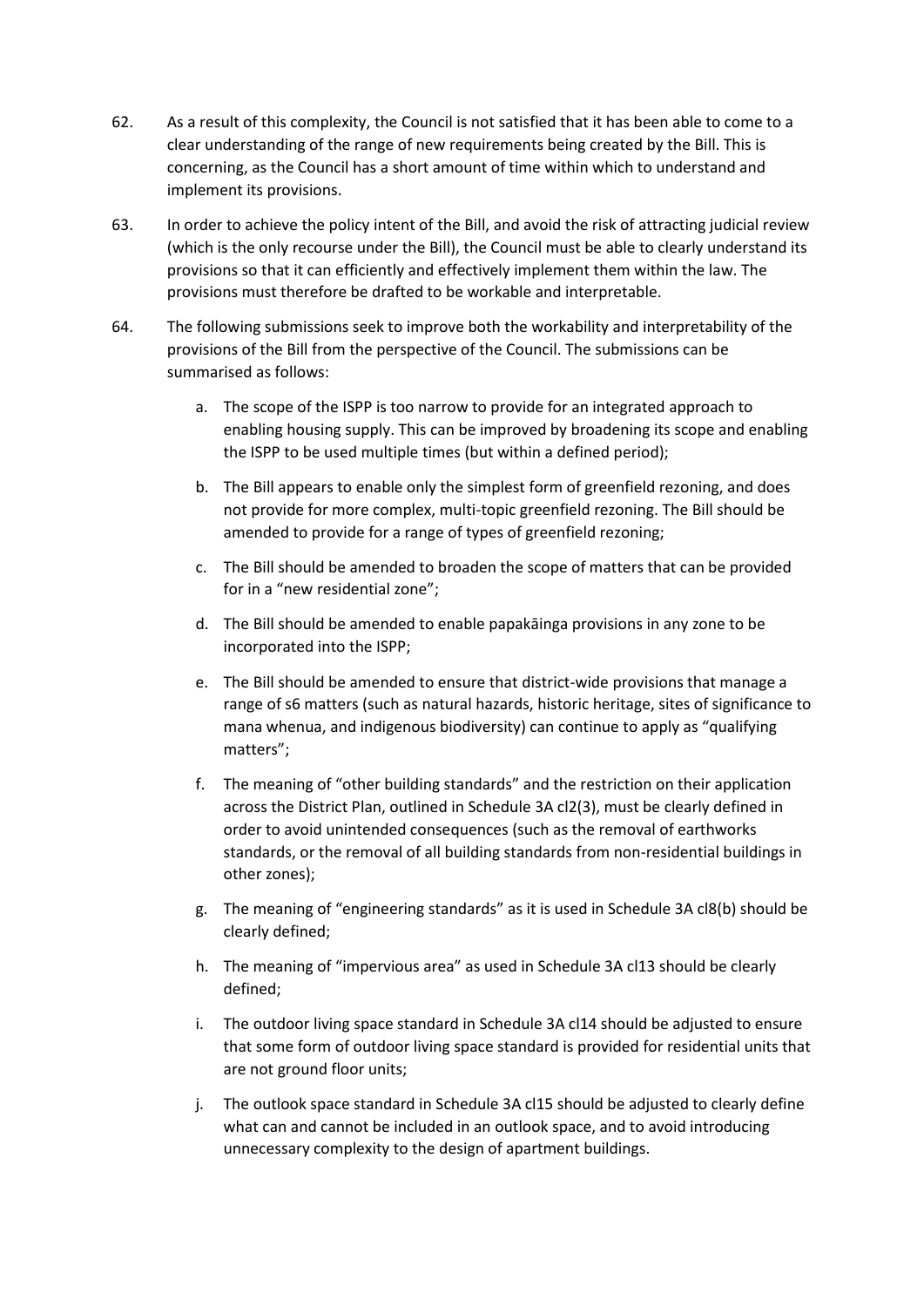65. The following paragraphs are structured in sections to correspond the range of technical matters being submitted on. The final paragraph of each section outlines the changes sought to the Bill for each matter.

### The narrow scope of the ISPP

- 66. The Bill requires that an *intensification planning instrument (IPI)* is notified by the 20th of August 2022, using the *intensification streamlined planning process (ISPP)*. The scope of the ISPP is the same as the intensification planning instrument, which is limited to:
	- a. Incorporating the MDRS into the District Plan;
	- b. Giving effect to policies 3 and 4 of the NPS-UD; and
	- c. Amending or including financial contributions provisions.
- 67. As provided for in s80G, the ISPP can only be used once.
- 68. The narrow range of matters that can be included in the ISPP is problematic for Kāpiti Coast District Council. Prior to the announcement of the Bill, the Council was working on the preparation of an "Urban Development Plan Change" that would have implemented the intensification policies of the NPS-UD alongside a range of other housing and urban development matters, such as providing for greenfield urban development and papakāinga housing provisions.
- 69. The purpose of this plan change would have been to address a range of housing and growth matters in an integrated manner. However, as a result of the Bill, the Council is now required to restructure its plan change programme to run at least two separate plan changes to cover these matters. Specifically:
	- a. A plan change to incorporate the MDRS, the intensification policies of the NPS-UD and changes to financial contributions provisions using the mandatory ISPP;
	- b. A separate plan change to cover topics that cannot be included in the ISPP, such as most forms of greenfield rezoning and papakāinga provisions (see submissions below on these matters), using the Schedule 1 process.
- 70. While it is technically possible to run these plan changes in parallel, this situation would be highly undesirable, for the following reasons:
	- a. The two plan changes would run on separate timelines, with the intensification plan change being decided on much earlier than the parallel Schedule 1 plan change. Because of the extensive nature of changes to the District Plan required to incorporate the MDRS, there will be matters within the intensification plan change (such as residential provisions, changes to centres provisions, changes to building and engineering standards, and changes to definitions and measurement standards), that will impact on the Schedule 1 plan change. However, the Schedule 1 plan change must be based on the provisions of the current operative District Plan. As a result, if the Council were to run the two plan changes in parallel, the Schedule 1 plan change would need to be varied to incorporate the outcome of the intensification plan change, once the intensification plan change becomes operative. This would be inefficient for Council, and would waste the time of submitters, who may be required to submit twice on the Schedule 1 plan change.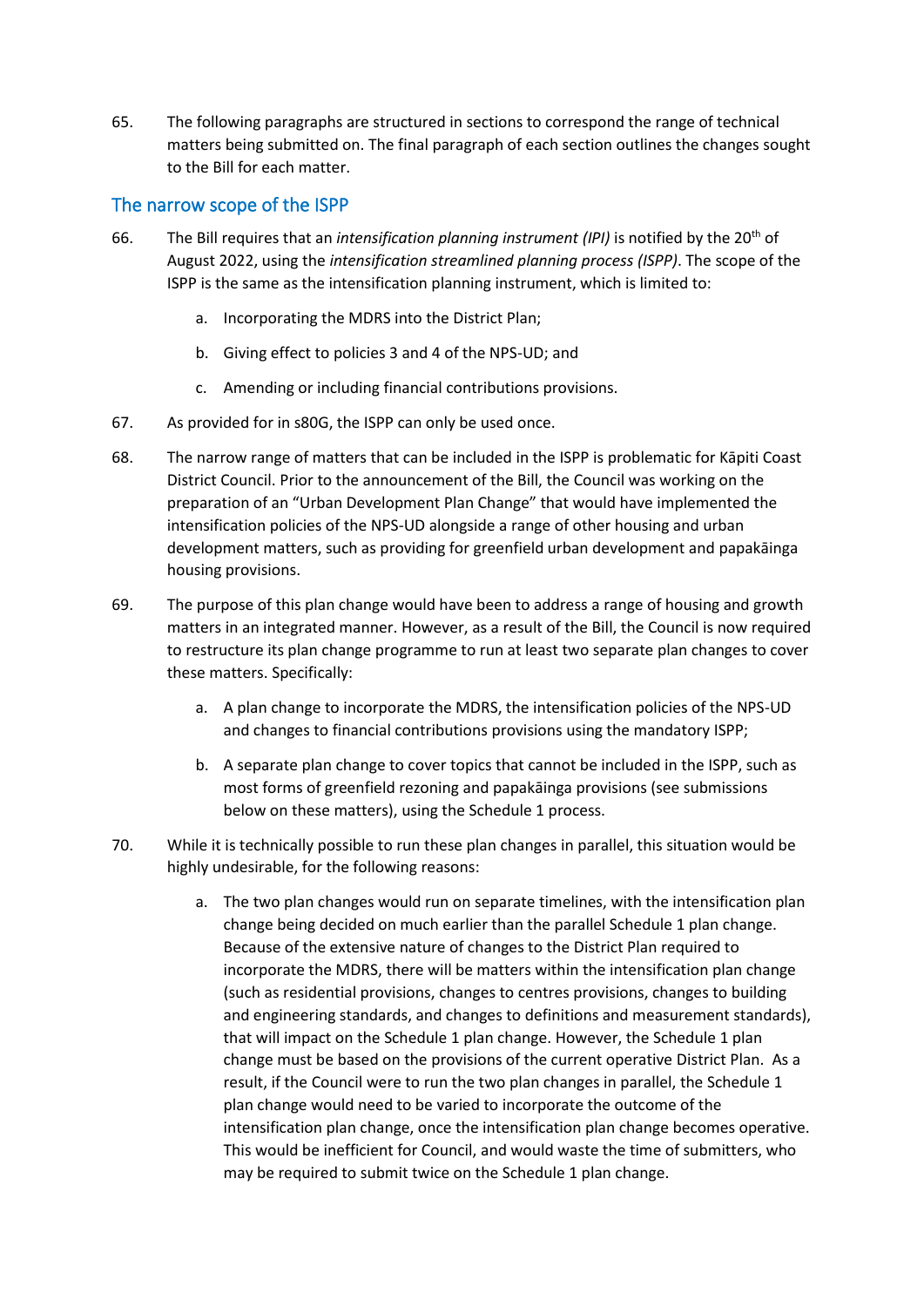- b. Running parallel plan changes under distinct statutory processes will be confusing for the public and submitters, who may not be able to distinguish which plan change they are submitting on;
- c. Running concurrent plan changes is likely to put further pressure on iwi capacity, and could reduce their ability to be meaningfully engaged in both plan changes.
- *71.* The narrow scope of the ISPP does not recognise the range of issues associated with improving housing supply (such as complex greenfield development or papapkāinga provisions) and does not provide for these to be dealt with alongside intensification in an integrated manner. This could be addressed by broadening the scope of the ISPP, and providing territorial authorities with a greater degree of flexibility in how it can be used.
- *72. Specifically, it is submitted that the following amendments are made to the Bill:*
	- *a. That the scope of the ISPP is broadened to provide for a range of additional matters (see submissions below for submissions on the scope of the ISPP);*
	- *b. In order to provide flexibility for territorial authorities to restructure an integrated plan change programme around the MDRS, it is sought that the Bill is amended to enable the ISPP to be used more than once, but within a defined time period (for example, before 20 August 2024). This would not change the requirement to notify an IPI that incorporates the MDRS and the intensification policies of the NPS-UD by 20 August 2022.*

# Scope of the ISPP as it relates to greenfield rezoning

- 73. It is understood that the intent of the Bill is to provide for the rezoning of areas to enable greenfield development, so long as they incorporate the Medium Density Residential Standards (explanatory note, p.3). As worded, the Bill appears to attempt to enable some form of greenfield development through the reference to creating new residential zones or amending existing residential zones identified in s77F(4)(a).
- 74. Enabling greenfield development through a District Plan can take a range of forms depending on the scale and level of complexity of the area being considered. Firstly, it is important to define what "greenfield development" actually means in a general sense. Put simply, greenfield development is the process of developing a non-urban area into an urban area.
- 75. Enabling greenfield development through the District Plan means making changes to the District Plan to this effect, however the level of change required can be quite broad, depending on the size and complexity of the area. Enabling residential greenfield development over a small area of land with low levels of complexity could simply involve rezoning the area to a relevant residential zone. However, enabling greenfield development over a large or complex area of land could involve a range of other changes to the District Plan, including: incorporation of centres and open space zones; identifying locations for roads, access or other forms of infrastructure; and identifying parts of the area that may be inappropriate to develop due to matters such as natural hazards, indigenous biodiversity, or significance to mana whenua, and providing for these areas in some way.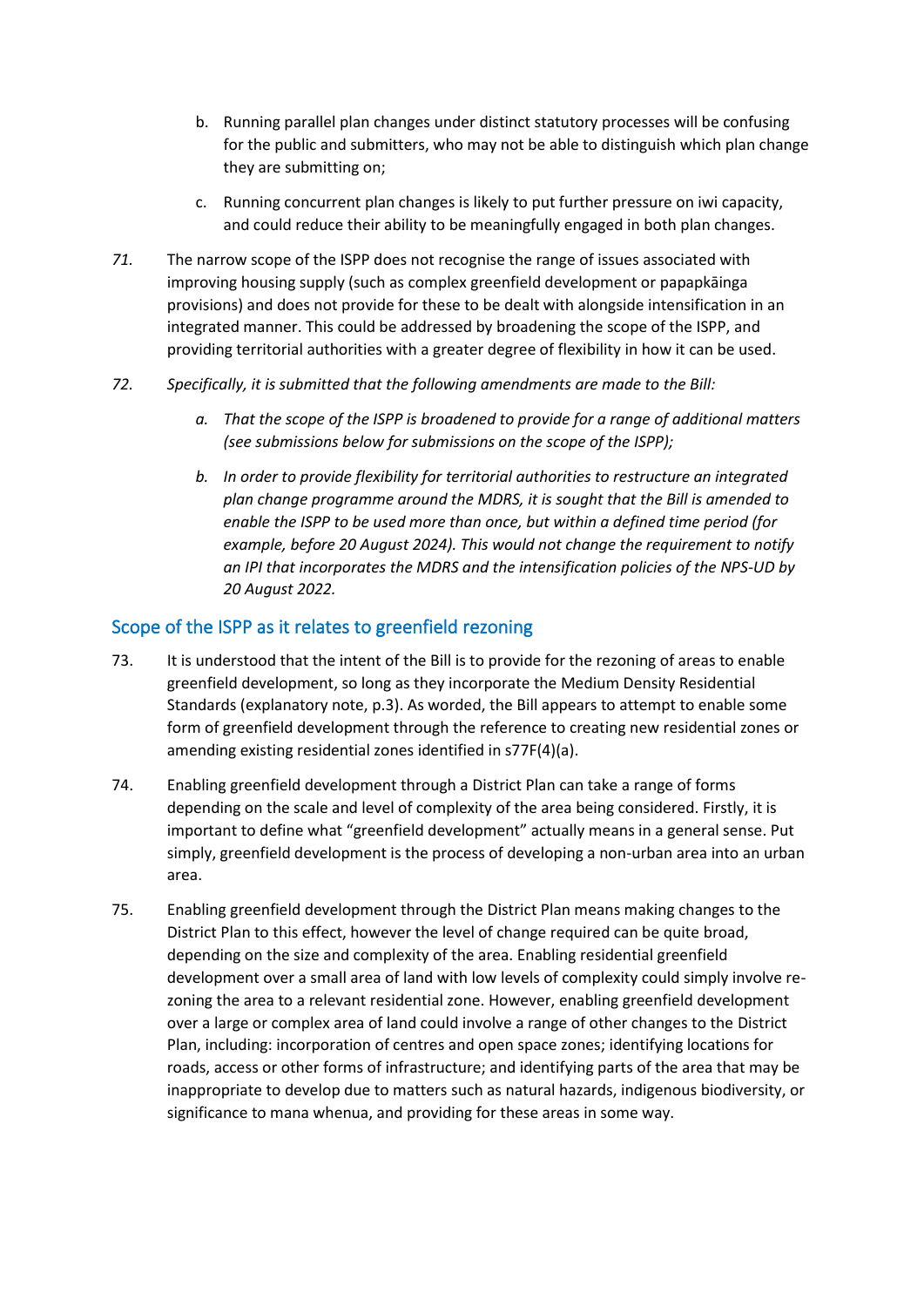- 76. At a minimum, enabling residential greenfield development over a small area of land with low levels of complexity would require the following interrelated set of changes to the District Plan:
	- a. Identifying an area of land in the district to be re-zoned;
	- b. Removing the existing Rural zoning (which in the Kāpiti Coast District includes the General Rural, Rural Production, Rural Lifestyle and Future Urban Zones) or Open Space zoning from that area of land;
	- c. Adjusting the existing General Residential zone, or creating a new Residential zone, to apply to that same area of land.
	- d. Enabling greenfield development in larger more complex areas could also involve the following further changes to the District Plan in addition to those outlined above:
	- e. Adjusting existing (or creating new) centres, open space or other urban nonresidential zones to apply to identified areas within the greenfield development appropriate for those uses;
	- f. Applying precincts or other forms of spatial overlay to provide for a range of building heights or densities within different parts of the greenfield development;
	- g. Incorporating a structure plan into the District Plan to provide for the location of roads, infrastructure, or other matters specific to the greenfield development;
	- h. Adjusting other spatial overlays that deal with district-wide resource management matters such as flooding, earthquake hazard, indigenous biodiversity, reverse sensitivity, historic heritage and sites and areas of significance to mana whenua that may apply to areas within the greenfield development;
	- i. In addition to this, rezoning of rural land as "future urban zone" is an important tool for Council to provide for future urban growth. While the future urban zone does not immediately enable urban development, it is a useful tool for signalling the intended future extent of the urban environment, and for protecting the land from fragmentation through subdivision where this may prevent comprehensive future urban development.
- 77. The ISPP can only be used for a narrow range of purposes, as outlined in s80G(1)(b). This links to the provisions of s77F, where s77F(4)(a) attempts to give territorial authorities the ability to enable greenfield residential development. However, as worded, the Bill does not appear to properly enable the rezoning of an area for greenfield residential development, as the provisions do not provide for the necessary adjustment required to the existing rural or open space zoning that would be required as part of rezoning any non-urban area for development.
- 78. The Bill also does not provide for any other adjustments to the District Plan to enable greenfield development in larger or more complex areas (as noted above), or create future urban zones.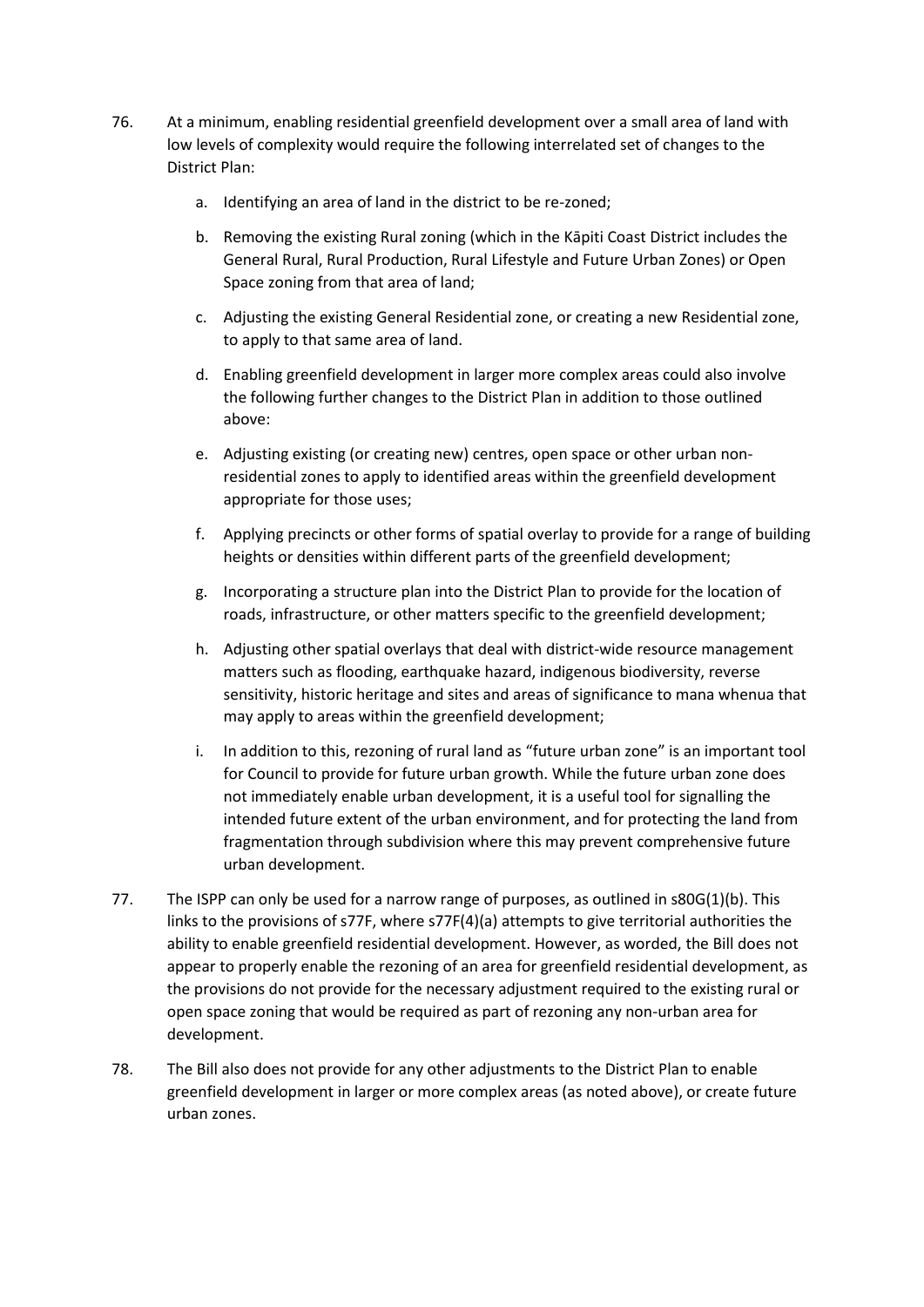- *79. It is therefore sought that:*
	- *a. The Bill is amended to authorise territorial authorities to adjust existing rural or open space zonings as a part of the process of rezoning;*
	- *b. The Bill is amended to provide for the range of other changes to the District Plan that might be required to enable greenfield development in larger or more complex areas (as outlined above). This could potentially be undertaken by broadening the scope of the ISPP to provide for policy 2 of the NPS-UD, in addition to policy 3 and 4.*

# Scope of the ISPP as it relates to non-MDRS related activities within new residential zones

- 80. An option for incorporating the MDRS into the Kāpiti Coast District Plan includes creating a new residential zone complete with a new chapter in the District Plan that would include appropriate objectives, policies and rules to give effect to the MDRS. In principle, this appears to be authorised by s77F(4)(a), which enables a territorial authority to create new zones to incorporate the MDRS. In this context, the direction to incorporate the MDRS into a residential zone is presumed to mean providing for the permitted and restricted discretionary activities prescribed in cl2 and cl3 of Schedule 3A of the Bill.
- 81. However, residential zones in the Kāpiti Coast District Plan provide for a range of activities that go beyond the scope of the activities prescribed in cl2 and cl3 of Schedule 3A. These activities include (but are not limited to):
	- a. Providing for the construction of fences and retaining walls (subject to standards) as a permitted activity;
	- b. Providing for shared and group accommodation, and supported living accommodation, as a permitted activity;
	- c. Providing for some forms of farming, such as horticulture and market gardening, as a permitted activity (subject to standards);
	- d. Providing for home businesses and home craft occupations as a permitted activity (subject to standards).
	- e. A range of restricted discretionary, discretionary and non-complying rules to provide for activities that are less desirable in the residential zone.
- 82. Under the text of the Bill, it is unclear whether territorial authorities are authorised under s77F(4)(a) to include provisions not related to the MDRS (such as those provisions identified above) within new residential zones that are created to incorporate the MDRS. This lack of clarity means that it is difficult to determine whether new residential zones that incorporate the MDRS and other matters can be included within the scope of the ISPP. This is because under s80G(1)(b)(i), the territorial authority can only use the ISPP to incorporate the MDRS into plans (and not other matters).
- 83. It is considered that Council would be better able to incorporate the MDRS into the District Plan if it was properly authorised to create a new residential zone to provide for a range of matters in addition to the MDRS.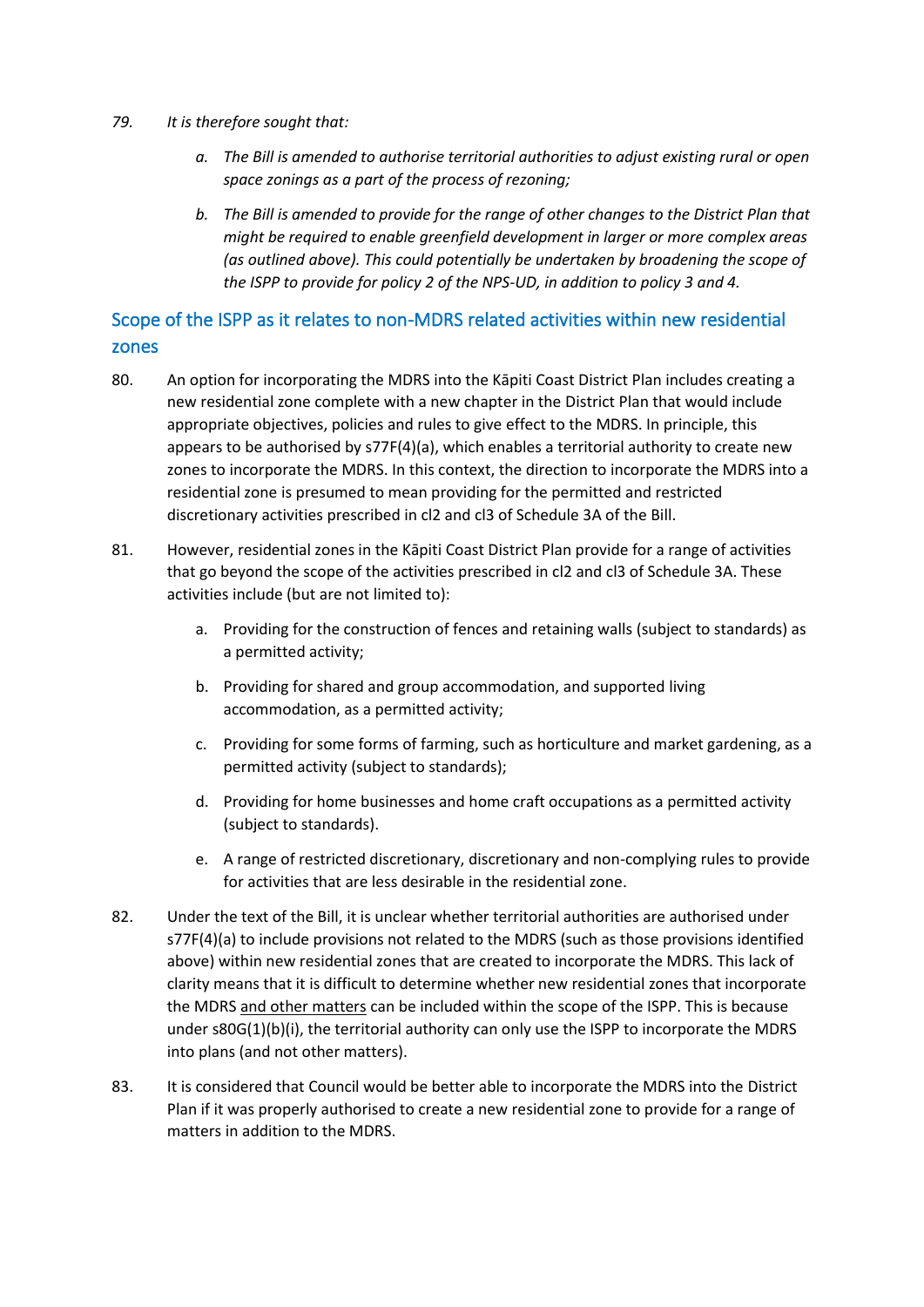*84. It is therefore sought that the Bill is amended to enable new residential zones to be created that provide for a range of matters, so long as they also incorporate the MDRS.*

# Scope of the ISPP as it relates to papakāinga provisions

- 85. Papakāinga provisions are becoming increasingly commonplace in modern district plans. While they are commonly associated with housing, papakāinga may also provide for a range of activities in addition to housing, such as cultural, community or commercial activities. There is no nationally consistent definition of what papakāinga are (nor would this necessarily be appropriate). Rather the purpose of papakāinga are determined by mana whenua, and their definition in district plans are developed in partnership with mana whenua.
- 86. In addition to this, appropriate locations for papakāinga are often not limited to the boundaries of any particular zone within the district plan. Rather, their location are determined by, amongst other matters, those locations where mana whenua have an ancestral connection to the land. As it is often not appropriate or practicable to link their location to a specific zone on this basis (or even the urban environment generally), papakāinga provisions can apply to a broad range of residential and non-residential zones, including rural zones, special purpose zones, and some urban non-residential zones.
- 87. Where mana whenua express a desire to establish papakāinga within the district, enabling papakāinga by providing for them within district plans is consistent with s6(e) of the RMA. In relation to urban environments, it is also consistent with the following policies in the National Policy Statement on Urban Development:
	- a. "Well-functioning urban environments… have or enable a variety of homes that enable Māori to express their cultural traditions and norms (policy 1(a)(ii)"); and
	- b. "Local authorities, in taking into account the principles of the Treaty of Waitangi (Te Tiriti o Waitangi) in relation to urban environments, must… take into account the values and aspirations of hapū and iwi for urban development".
- 88. Because papakāinga provisions can provide for a range of activities (in addition to housing), can be associated with a range of zones (in addition to relevant residential zones) and do not neatly fall within the scope of the intensification policies of the NPS-UD, the Bill does not appear to authorise including papakāinga provisions within the Intensification Planning Instrument (IPI) or ISPP. This is a poor outcome because:
	- a. Incorporating papakāinga provisions in a district plan would provide for housing that enables iwi, hapū and whānau to express their cultural traditions and norms;
	- b. Iwi and hapū in the Kāpiti Coast District have expressed a desire for papakāinga provisions to be incorporated into the District Plan as soon as is practicable; and
	- c. Providing for papakāinga provisions to be included in the ISPP could enable them to be incorporated into district plans in a more timely manner, particularly where they are given immediate legal effect.
- *89. On this basis it is sought that:*
	- *a. The Bill is amended to provide that papakāinga provisions may be incorporated into the IPI and ISPP; and*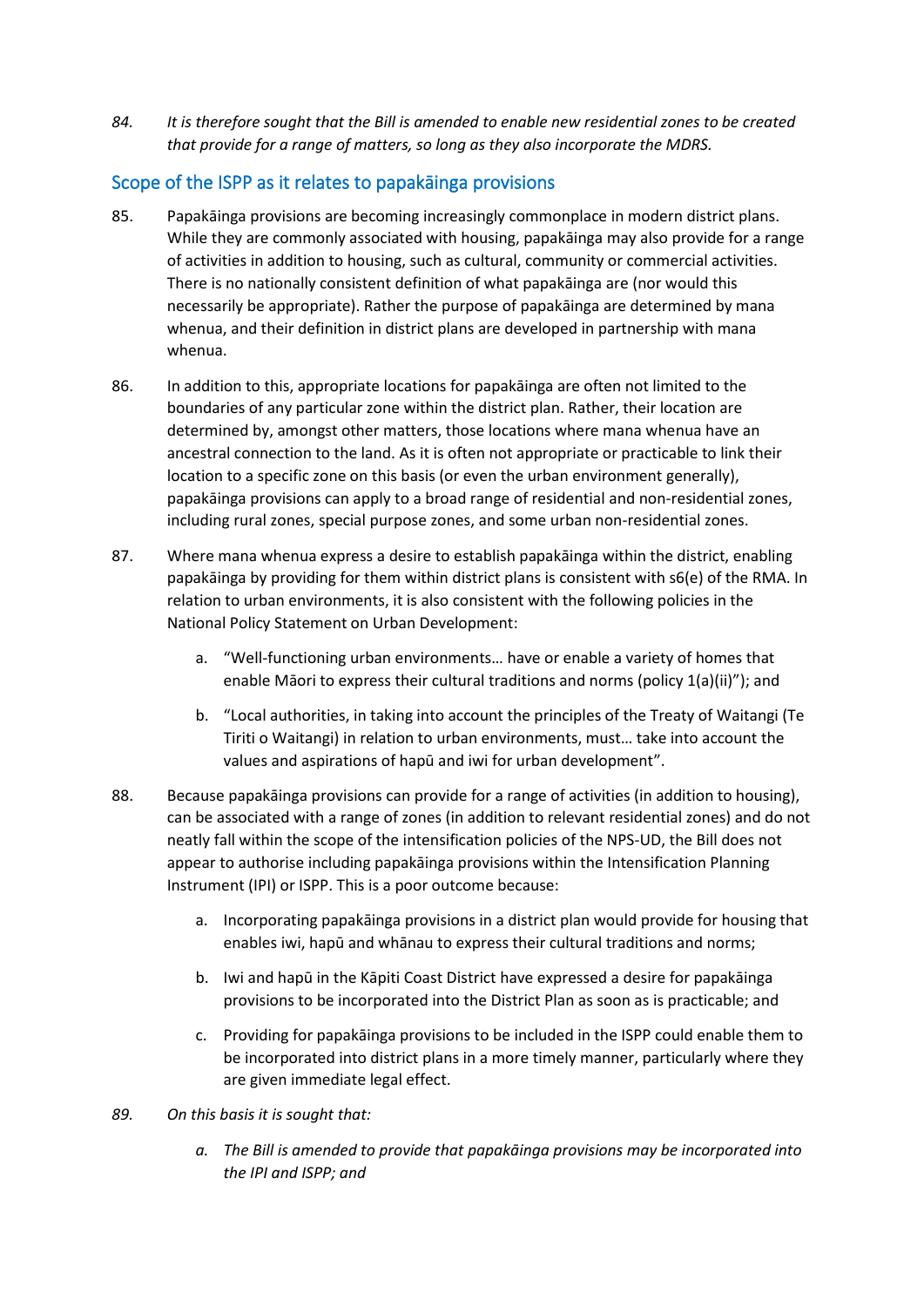*b. That papakāinga provisions would have immediate legal effect once the IPI is notified.*

# Ability for district-wide rules to continue to apply as qualifying matters

- 90. Consistent with the National Planning Standards, the Kāpiti Coast District Plan manages a range of district-wide matters through district-wide provisions. Many of these matters relate to s6 of the RMA. The application of many of these provisions is managed through spatial overlays identified in the district plan maps. The matters managed in this way include:
	- a. Flood hazard rules;
	- b. Earthquake hazard rules;
	- c. Historic heritage rules, including rules that manage notable trees;
	- d. Rules associated with sites and areas of significance to mana whenua;
	- e. Rules associated with ecosystems and indigenous biodiversity;
	- f. Rules associated with outstanding natural features and landscapes;
	- g. Coastal building line restrictions used to manage coastal erosion hazard.
- 91. District-wide provisions are an efficient and effective means of managing issues that do not conform to the boundaries of any particular zone. This is in part why district-wide matters and spatial overlays are provided for in the National Planning Standards. In addition to this, many of the matters being dealt with through these provisions would meet the definition of a qualifying matter under ss77G(a)-(g).
- 92. S77F(4)(c) requires that a territorial authority "may not make any requirement less permissive than those set out in Schedule 3A unless authorised to do so under section 77G and, if so, only to the extent necessary to accommodate the qualifying matter". It is a requirement of cl2 of Schedule 3A that "a relevant residential zone must allow as a permitted activity the construction and use of 1, 2, or 3 residential units on each site". It is presumed that the reference to "any requirement" in s77F(4)(c) refers to, inter alia, any requirement in a district plan that may prevent or frustrate the construction and use of 1, 2, or 3 residential units on a site in a relevant residential zone as a permitted activity.
- 93. District-wide rules could affect the ability to construct and use 1, 2 or 3 residential units on a site, as a permitted activity under the MDRS. For example:
	- a. A District-wide rule on flood ponding hazard may require that the ground floor of a building is constructed above the 1:100 year flood level. This may restrict the practical ability for a three-storey building to be constructed within the height standard prescribed in the MDRS.
	- b. A District-wide rule on stream or river corridor hazards may require that buildings cannot be located within a stream or river corridor as a permitted activity. On some sites, this may limit the ability to construct and use 3 residential units as a permitted activity.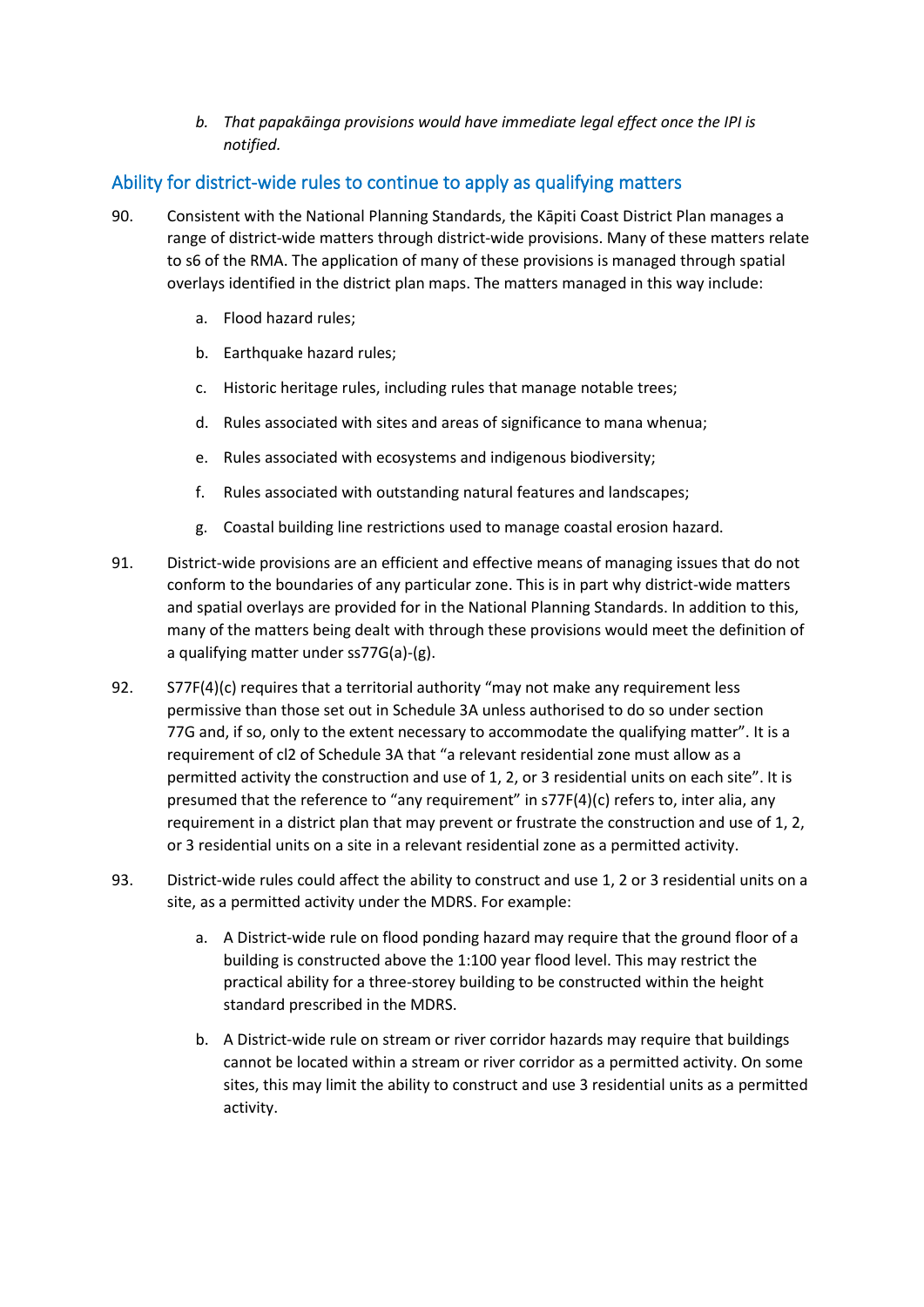- c. A District-wide rule on historic heritage may prevent the demolition of a scheduled heritage building as a permitted activity. This may limit the ability to construct 3 residential units on the same site as a permitted activity;
- d. A District-wide rule on indigenous biodiversity may prevent or restrict the construction of a building within a scheduled ecological site as a permitted activity. The rule may also restrict associated activities, such as vegetation clearance. This in turn may limit the ability to construct 3 residential units on a site as a permitted activity.
- 94. However, where a qualifying matter exists, s77G only authorises a territorial authority to "make the MDRS less permissive". As the MDRS are not the same as district-wide rules, it is not clear that district-wide rules can continue to apply as a means of managing a qualifying matter. Rather, the Bill appears to only authorise alterations to the MDRS themselves, presumably through bespoke alterations to the provisions of the relevant residential zone. This is an undesirable outcome because:
- 95. District-wide provisions and spatial overlays are provided for by the National Planning Standards and are the most efficient and effective means of providing for matters that do not conform to zone boundaries;
- 96. The approach proposed by the Bill would significantly increase the complexity of the residential zone provisions, in order to provide bespoke alterations to the MDRS in specified areas of the zone where a qualifying matter applies.
- 97. It is considered that the most appropriate way for many qualifying matters to be provided for is to enable them to be addressed through district-wide provisions.
- *98. It is therefore sought that:*
	- *a. The wording of s77G is amended to authorise territorial authorities to provide for qualifying matters through district-wide provisions;*
	- *b. This could be achieved by mirroring the text of s77F(4)(c). On this basis, s77G could be adjusted to read: "A relevant territorial authority may make any requirement less permissive than those set out in Schedule 3A to accommodate 1 or more of the following qualifying matters…".*

# Definition and scope of "building standards" and "other building standards"

- 99. Schedule 3A cl2 provides that (emphasis added):
	- *(1) A relevant residential zone must allow as a permitted activity the construction and use of 1, 2, or 3 residential units on each site.*
	- *(2) Each residential unit must comply with the building standards set out in Part 2.*
	- *(3) There must be no other building standards included in a district plan additional to those set out in Part 2 relating to a permitted activity.*
- 100. The term "building standards" used in cl2(2) is not defined, although it could be interpreted to mean only those standards listed in Part 2 of Schedule 3A (based on the text of the clause).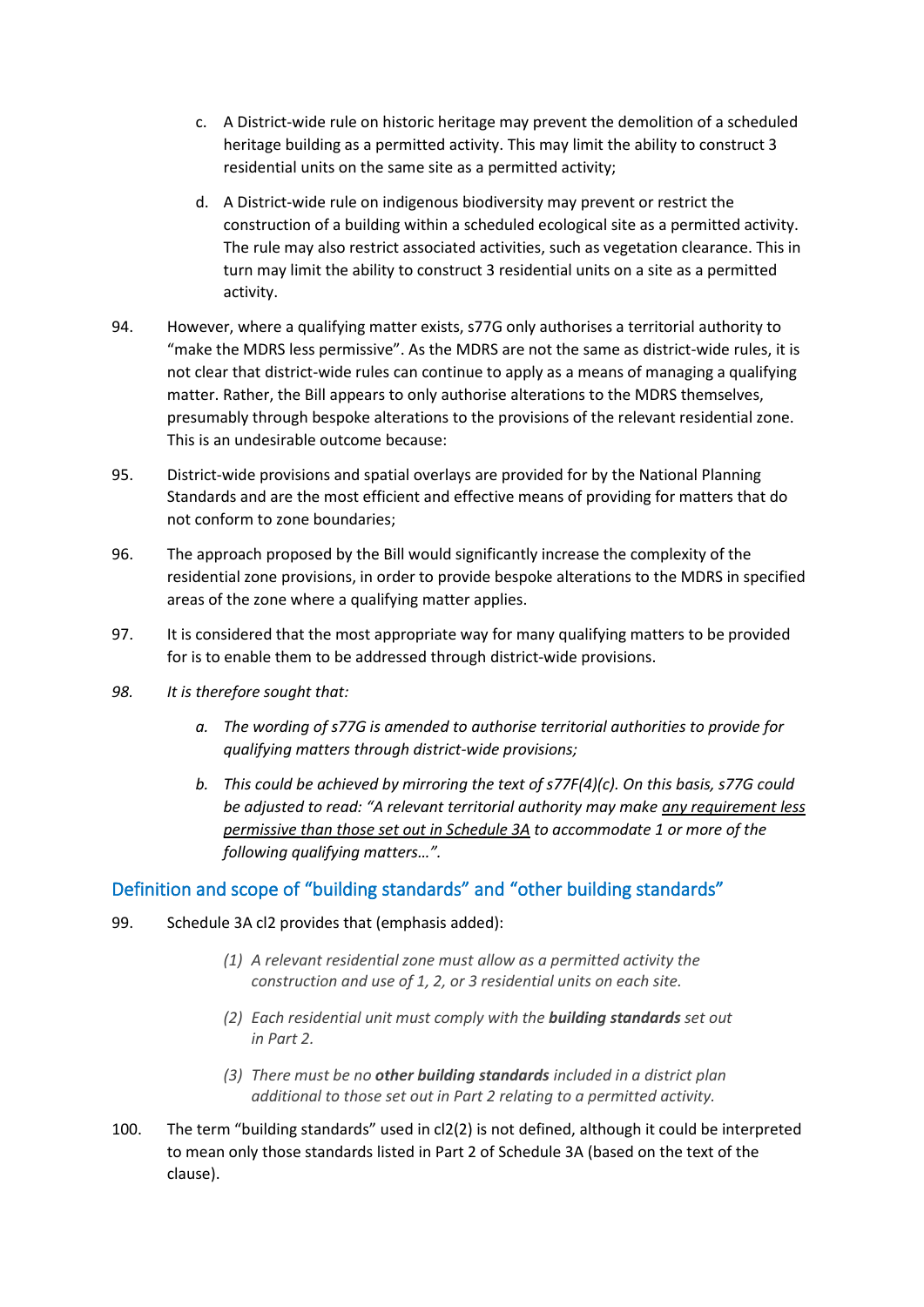- 101. The term "other building standards" used in cl2(3) is also not defined. Without clear definition of this term, its interpretation is potentially open-ended. Given the extensive requirement outlined in cl2(3) that "there must be no *other building standards* included in a district plan" relating to a permitted activity, the meaning of "other building standards" has potentially significant implications for the extent to which a range of standards that apply to permitted activities throughout the district plan must be removed.
- 102. If any or all of the following standards were considered to be "other building standards", then the bill as written would require them to be removed from the district plan where they relate to a permitted activity:
	- a. *Standards that prescribe the size and physical appearance of a building and its relationship to property boundaries.* These are the standards covered by Part 2 of Schedule 3A, as well as other standards that are known to appear in district plans such as building length, façade material, façade offset and floor area ratio standards.
	- b. *Standards that control the horizontal or vertical relationship of a building in relation to other features.* These include coastal setbacks standards, setbacks from waterbodies, setback or exclusions from ecological sites, and standards that require a building to be excluded from or raised above a flood hazard. These standards are important as they often address matters associated with s6 of the Act (see also the submission on district wide provisions as qualifying matters).
	- c. *Standards that relate to the performance of a building.* These include noise, vibration and ventilation provisions for managing reverse sensitivity effects on state highways, railways, ports and airports, as well as seismic/geotechnical design standards as they relate to earthquake hazards. These standards are important, as they manage building performance issues that are not otherwise regulated through the Building Act (while seismic engineering is managed at a general level through the Building Act, the spatial location of activities sensitive to seismic risks are not).
	- d. *Standards that relate to activities associated with or ancillary to the construction of a building.* These include matters such as earthworks and land stability standards, temporary acoustic and vibration effects standards, dust and sediment control standards, and temporary activity standards (such as construction traffic management). These standards are important as they manage the temporary effects of construction activities, which could be significant in the absence of specified standards.
	- e. *Standards that prescribe the design and construction of features and structures associated with buildings (but which are not themselves buildings).* These include matters such as vehicle access design standards, lighting standards, three waters infrastructure standards and hydraulic neutrality standards. These standards are important, as they ensure that development integrates with network utilities and other kinds of infrastructure.
- 103. It is clear that the intent of the Bill is to limit the ability for district plans to apply further standards associated with the size and physical appearance of buildings, and their relationship to property boundaries (as outlined in (a) above), and it is contended that the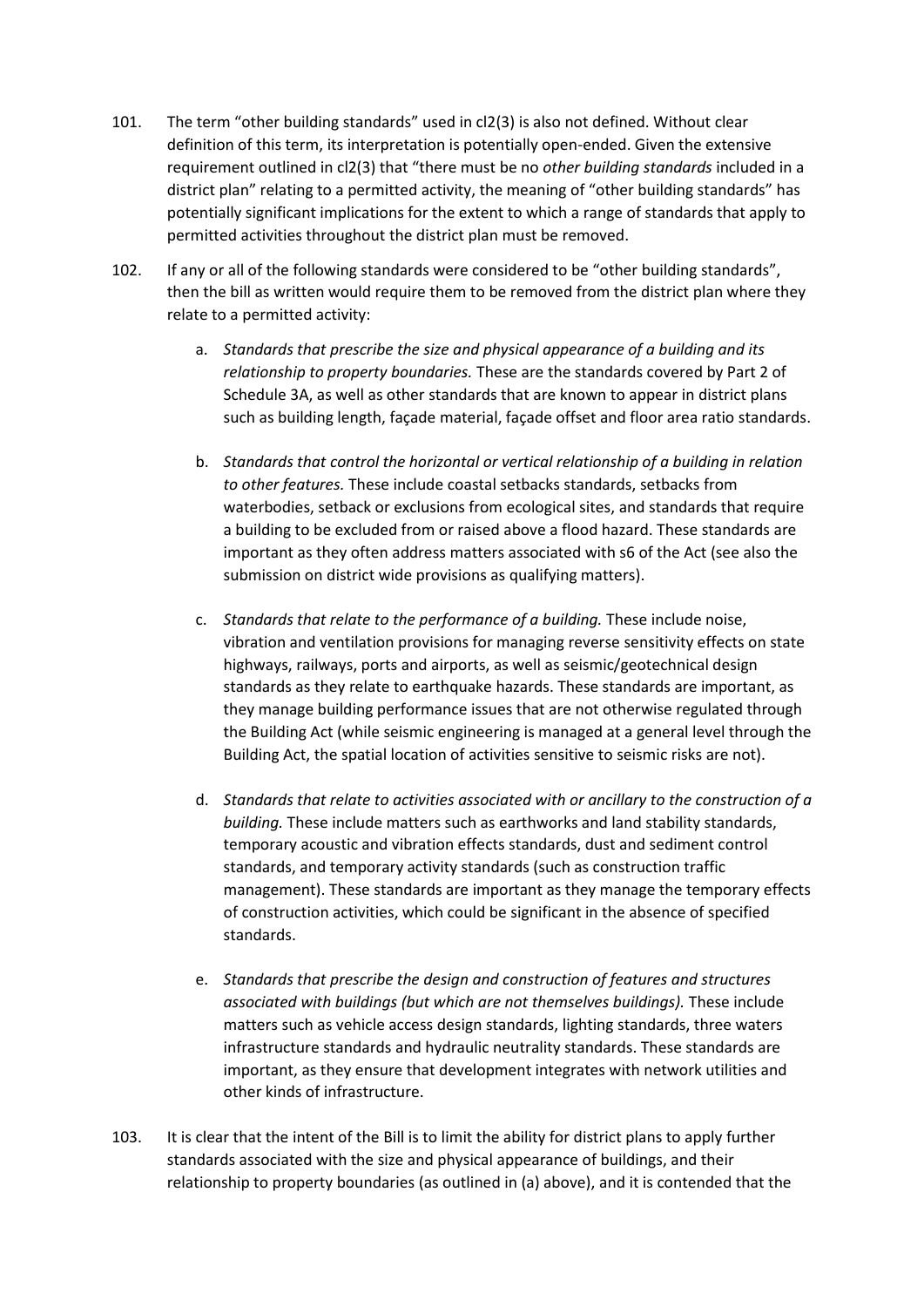definition of "other building standards" is intended to cover this type of standard. It is also contended that the restriction on "other building standards" is not intended to apply to the other standards that relate to buildings, as outlined in (b) to (e) above, as these manage a wide variety of important resource management issues.

- 104. In addition to this, the restriction on "other building standards" outlined in cl2(3) appears to apply to any permitted activity in the district plan, not just residential units in a relevant residential zone. Interpreted in this way, building standards that relate to permitted activities that are not residential units (such as accessory buildings, industrial buildings, commercial buildings, religious buildings or any other building), anywhere in the district plan, must be removed.
- 105. It is contended that it is not the intent of the Bill to regulate building standards associated with buildings that are not residential units in a relevant residential zone, and that therefore this restriction should not apply to all building activities across the district plan.
- 106. It is submitted that the uncertainty associated with the scope and definition of "building standards" and "other building standards" must be resolved in order for a territorial authority to understand the extent of changes required to a district plan as a result of a Bill.
- *107. Therefore it is submitted that:*
	- *a. For clarity, the term "building standards" should be defined to mean only those standards listed in Part 2 of Schedule 3A;*
	- *b. The term "other building standards" must be clearly defined. This should be defined to mean only those standards that prescribe the size and physical appearance of a building and its relationship to property boundaries;*
	- *c. That the restriction on "other building standards" is limited to residential units within relevant residential zones. This could be achieved by re-wording cl2(3) as follows: "there must be no other building standards included in a district plan additional to those set out in Part 2 relating to the permitted activity required by sub-clause (1)".*

# Definition and scope of "engineering standards"

- 108. Schedule 3A cl8(b) requires that a district plan must include "a reference to relevant engineering standards applying in the relevant residential areas to which the MDRS apply".
- 109. The meaning of "engineering standards" is not defined in the Bill, nor is it defined in the Act or the National Planning Standards. It is also unclear whether there is a difference between an "engineering standard" and an "other building standard".
- 110. In the context of the Kāpiti Coast District Plan, engineering standards are generally considered to be standards that manage the design of infrastructure associated with development, or standards that manage the effects of development on the provision, functioning or maintenance of infrastructure. These include:
	- a. Standards associated with the provision of network utility infrastructure, and managing the effects of development on network utility infrastructure, as contained in the *Infrastructure* chapter;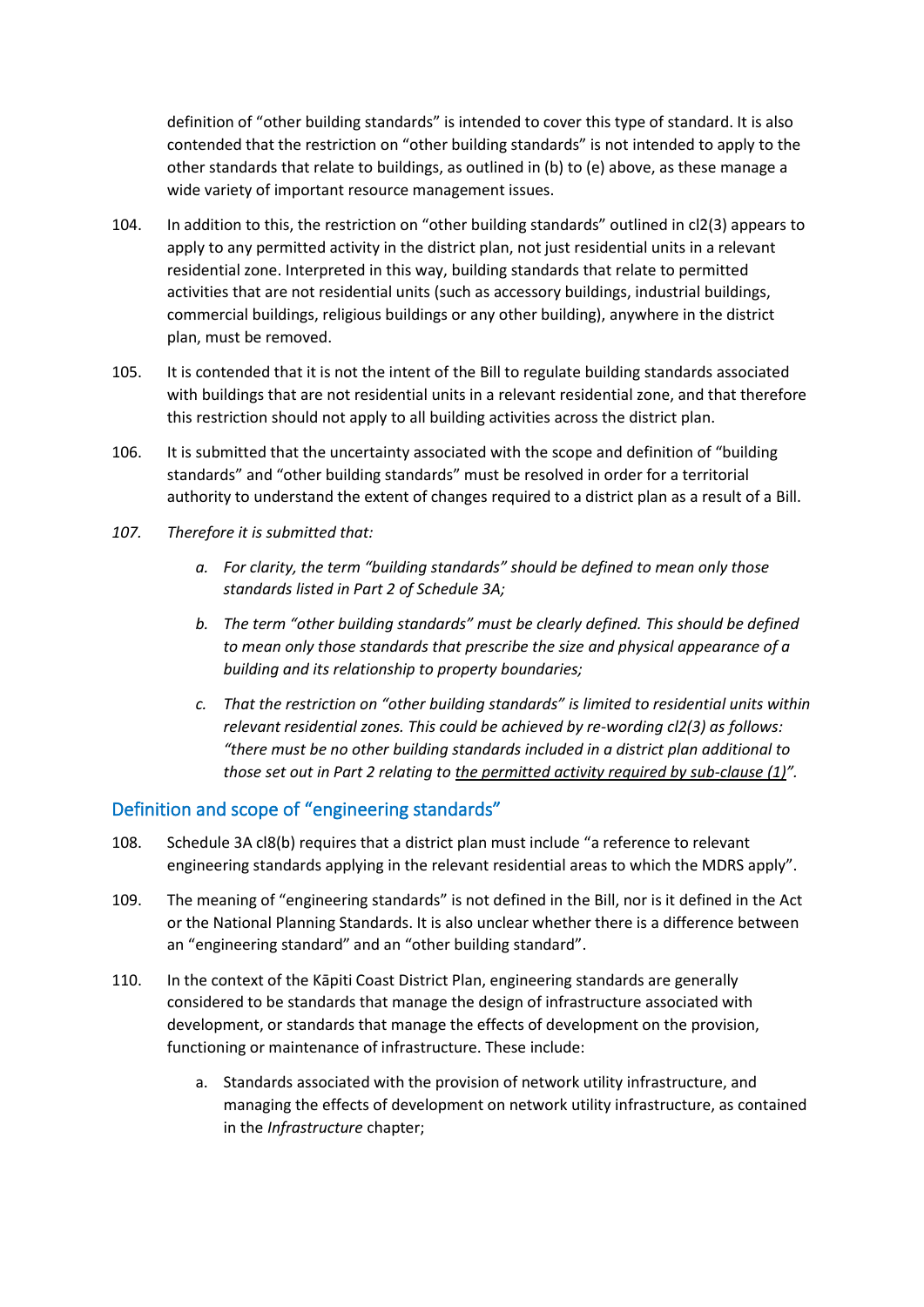- b. Standards associated with the provision of roading and other forms of access, and for managing the effects of development on the transport network, as contained in the *Transport* chapter;
- c. Standards incorporated by reference under Part 3 of Schedule 1 of the RMA, such as the *Kāpiti Coast District Council Subdivision and Development Principles and Requirements 2012*.
- 111. In addition to this, the term "reference" in cl8(b) implies that engineering standards an only be incorporated by reference, rather than included directly within a district plan. As noted above, the Kāpiti Coast District Plan includes engineering standards both within the District Plan and through material incorporated by reference.
- *112. To improve interpretation of this clause, and to enable territorial authorities to appropriately provide for engineering standards within the district plan, the following amendments to the Bill are sought:*
	- *a. That a definition of "engineering standards" is included within the Bill, and that this definition includes standards provided for within the Infrastructure and Transport chapters of the district plan (as defined by the National Planning Standards) as well as material incorporated by reference under Part 3 of Schedule 1 of the RMA;*
	- *b. That the term "reference" used in cl8(b) is replaced with the term "include".*

#### Impervious area standard

113. Schedule 3A cl13 states that "the maximum impervious area must not exceed 60% of the site area". "Impervious area" is not defined in the Bill, nor is it defined in the RMA or the National Planning Standards. Some district plans already provide a definition of "impervious area". For example, the Auckland Unitary Plan defines "Impervious Area" as:

> *An area with a surface which prevents or significantly retards the soakage of water into the ground.*

*Includes:*

- *roofs;*
- *paved areas including driveways and sealed/compacted metal parking areas, patios;*
- *sealed and compacted metal roads; and*
- *layers engineered to be impervious such as compacted clay.*

#### *Excludes:*

- *grass and bush areas;*
- *gardens and other vegetated areas;*
- *porous or permeable paving and living roofs;*
- *permeable artificial surfaces, fields or lawns;*
- *slatted decks;*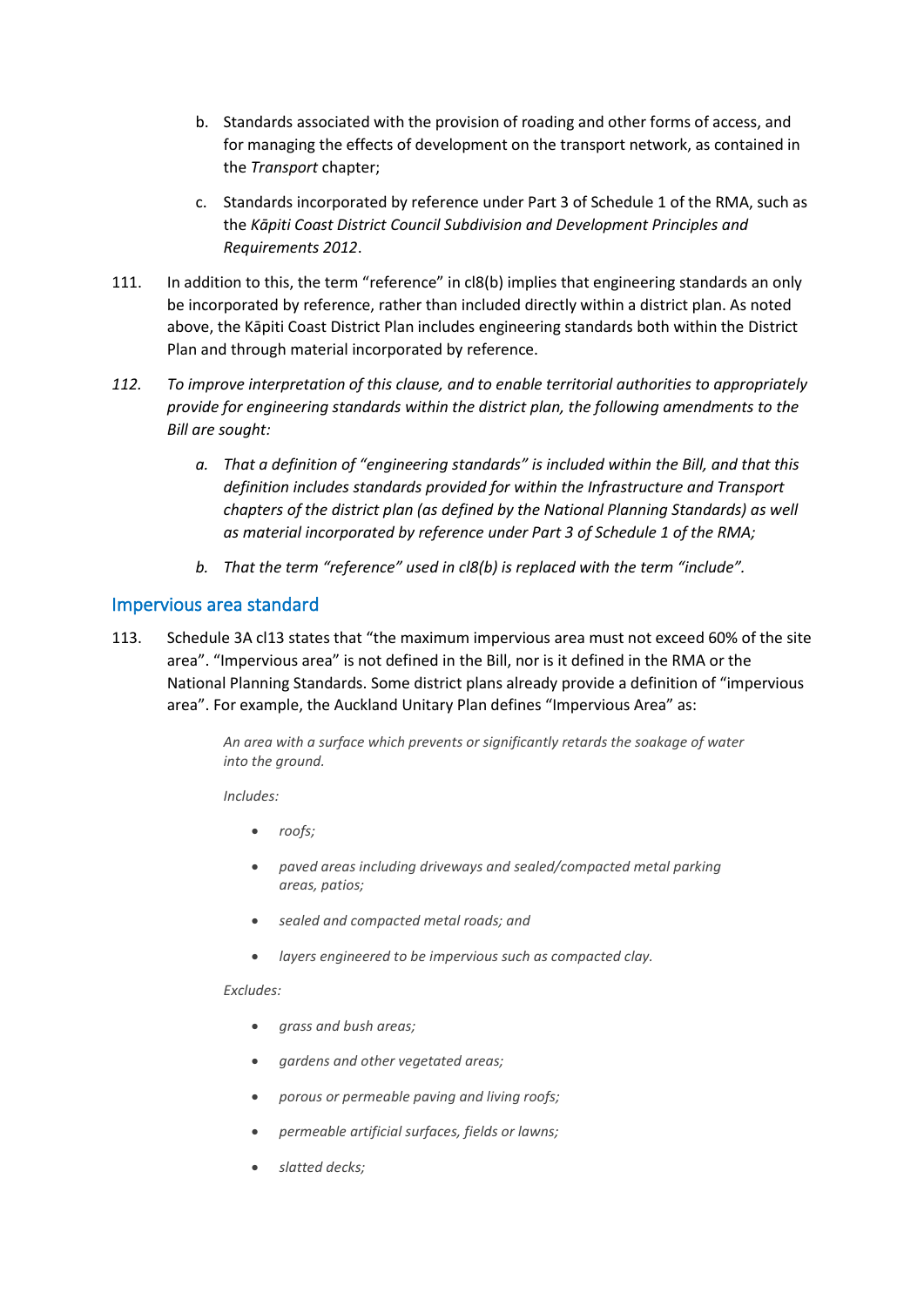- *swimming pools, ponds and dammed water; and*
- *rain tanks.*
- 114. It is important that the term is defined to provide district plan users with certainty as to what kinds of surface the standard is intended to provide for as a permitted activity. A clear definition of the term will also help to clarify the scope of discretion when considering a breach of the standard as a restricted discretionary activity.
- *115. It is therefore sought that the Bill is amended to include a clear definition of "impervious area".*

# Outdoor living space standard

- 116. Schedule 3A cl14 specifies an outdoor living space requirement for a residential unit located at ground floor level. There is no specified outdoor living space requirement for a residential unit not located at ground floor level (for example, residential units located above the ground floor level).
- 117. The standard appears to assume that 3 residential units would only be provided for at ground floor level as a permitted activity. However, it would be entirely possible to construct three residential units stacked vertically (as apartments) as a permitted activity under the standards. In this instance, the top two units would not be "residential units at the ground floor level" and would therefore not be required to provide any outdoor living space. This is considered to be an undesirable outcome in the context of the degree of intensification intended to be enabled by the standards.
- 118. It is contended that the outdoor living space provided for in cl14(b) would, as a minimum, provide appropriate outdoor living space for residential units that are not at ground floor level. An amended standard would need to be carefully constructed so that it does not contravene cl14(d). For example, recessed balconies or balconies that are vertically stacked are an appropriate means of providing outdoor living space, however these would not comply with cl14(d) as written, because they are not free of "buildings". Given that cl14(d) appears to be constructed with ground level outdoor living space in mind, it may be unnecessary to apply this subclause to outdoor living space located above ground level.
- *119. It is therefore sought that cl14 is amended to include an outdoor living space standard for residential units that are not at ground floor level. This would involve:*
	- *a. Applying cl14(b) as the outdoor living space for residential units that are not at ground floor level;*
	- *b. Clarifying that cl14(d) would not apply to outdoor living space located above ground level.*

# Outlook space standard

120. Schedule 3A cl15 requires that "an outlook space must be provided from habitable room windows". While the clause goes on to give this requirement some substance, the term "outlook space" is undefined in the Bill, the RMA or the National Planning Standards. It is important that this term is defined, in order for district plan users to understand the matters that the standard is intending to regulate. Without a clear definition, the standard is difficult to interpret. For example: